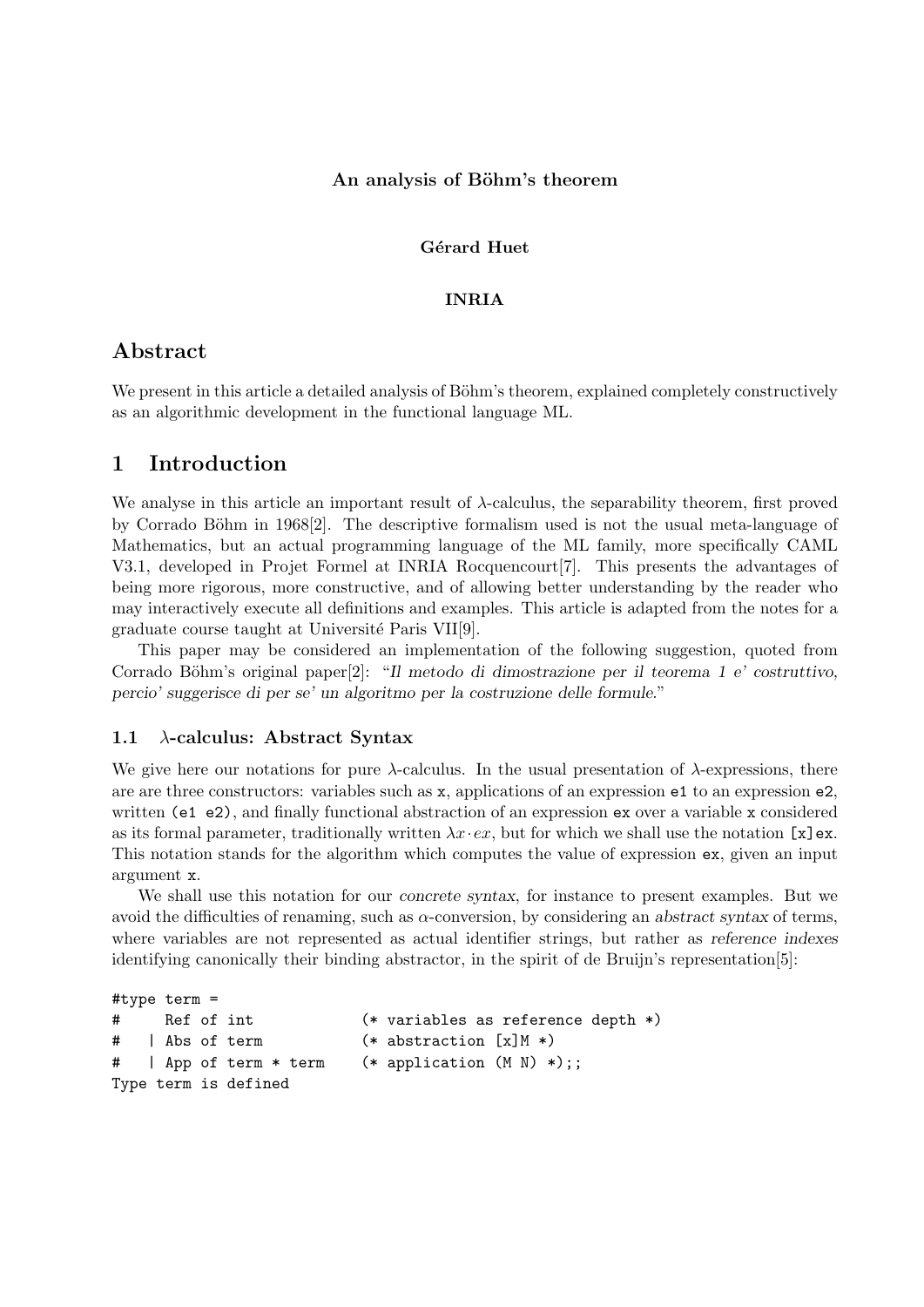Let us comment on the three constructors of type term. App $(M, N)$  represents the application of function M to argument N. If M is an expression containing a free variable x, then the function which associates M to its formal argument x, noted  $[x]$ M in concrete syntax, is represented abstractly as Abs(M). Finally, a Ref(n) construct designates an occurrence of the variable declared in the nth Abs binder above it.

Every term M is meaningful in a minimum context depth min\_context\_depth(M):

```
#let min_context_depth M = min_rec 0 M
# where rec min_rec n = function
# Ref(m) \rightarrow m-n+1
# | Abs(M) -> min_rec (n+1) M
# | App(M,N) -> max (min_rec n M) (min_rec n N);;
Value min_context_depth is <fun> : term -> int
```
We say that term M is closed if its minimum context depth is 0. We shall also call combinator a closed term. The closure of a term M is the closed term closure(M) defined as follows.

```
#let closure M = iterate abstract (min_context_depth M) M
# where abstract M = Abs(M);Value closure is <fun> : term -> term
```
We assume that a parser of closed  $\lambda$ -expressions has been defined. This permits the translation of a concrete syntax expression, enclosed between quotation marks << and >>, into an abstract syntax ML value of type term:

```
#<<[x](x [y](x y))>>;;(Abs (App ((Ref 0),(Abs (App ((Ref 1),(Ref 0))))))) : term
```
We also assume an **ERROR** routine which raises a qualified exception.

```
#let ERROR message = raise failure(message);;
Value ERROR is <fun> : string -> 'a
```
Let us give as examples a few standard combinators needed in the following:

```
#let I = \langle \langle x | x \rangle \rangle (* Identity *)
#and K = \langle \{x,y\} \rangle (* Constant generator *)
#and S = \langle \{x,y,z\} | (x \, z \, (y \, z)) \rangle \rangle (* Shonfinkel's composition *)
#and A = \langle \{f, x\} (f \ x) \rangle (* Application *)
#and Y = \langle \{f\}([x] (f (x x)) [x] (f (x x)))) \rangle (* Curry's fixpoint *)
#and T = \langle \langle [x,f](f(x x f)) [x,f](f(x x f)) \rangle \rangle (* Turing's fixpoint *)
#and True = \langle \cdot | x, y | x \rangle (* True and first projection *)
#and False = \langle x, y \rangle = \langle x, y \rangle = \langle x, y \rangle = \langle x, y \rangle = \langle x, y \rangle = \langle x, y \rangle = \langle x, y \rangle = \langle x, y \rangle = \langle x, y \rangle = \langle x, y \rangle = \langle x, y \rangle = \langle x, y \rangle = \langle x, y \rangle = \langle x, y \rangle = \langle x, y \rangle = \langle x, y \rangle = \langle x, y \rangle = \langle x#and Pair = \langle \langle [x,y,p](p \times y) \rangle \rangle (* Pairing and conditional *)
#and Omega = \langle \langle [x](x \ x) [x](x \ x) \rangle \rangle;; (\ast Undefined \ast)Value I is (Abs (Ref 0)) : term
Value K is (Abs (Abs (Ref 1))) : term
Value S is ... : term
...
```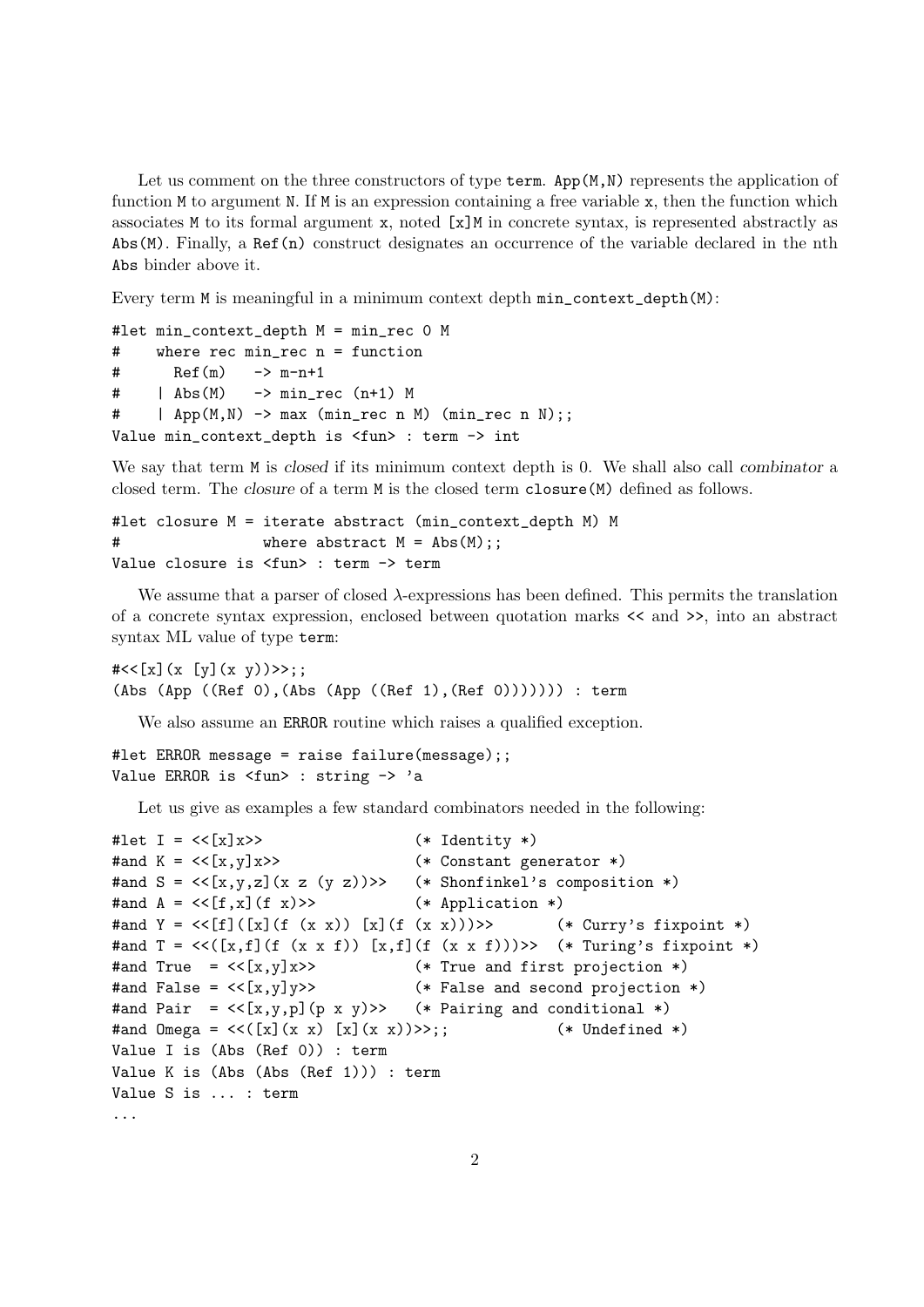## 1.2 Substitution

λ-calculus is a calculus of substitutions. The fundamental computation primitive consists in replacing a position of some redex  $App(Abs(M),N)$  by the result of substituting N to the first free variable of M, defined as (subst N M) as follows. This operation comprises two steps. We need to recursively explore M in order to find occurrences of the substituted variable. Then, for each such occurrence, we need to copy N, suitably adjusted so that its own free variables are correctly bound. This last task is performed by function  $(i$ ift n), which recomputes references of global variables across n extra levels of abstraction.

```
#let lift n = lift_rec 0
#where rec lift_rec k = lift_k
#where rec lift_k = function
# Ref(i) -> if i<k then Ref(i) (* bound variables are invariant *)
# else Ref(n+i) (* free variables are relocated by n *)
# | Abs(M) -> Abs(lift\_rec (k+1) M)\# | App(M,N) \rightarrow App(\text{lift\_k } M, \text{lift\_k } N);Value lift is <fun> : int -> term -> term
  For instance:
#lift 1 (Abs(App(Ref 0,Ref 1)));;
(Abs (App ((Ref 0),(Ref 2)))) : term
  Here is the inverse of (1ift 1):
#exception OCCURS FREE::
Exception OCCURS_FREE is defined
#let unlift1 = unlift_check 0
# where rec unlift_check n = function
# Ref(i) -> if i=n then raise OCCURS_FREE
# else if i<n then Ref(i) else Ref(i-1)
# | Abs(M) -> Abs(unlift_check (n+1) M)
# | App(M,N) -> App(unlift_check n M,unlift_check n N);;
Value unlift1 is <fun> : term -> term
Thus (unlift1 (lift 1 M)) = M for every term M.
```
We now give the substitution function. We substitute  $N$  for  $Ref(0)$  in  $M$  by (subst  $N$   $M$ ). The typical case is the  $\beta$ -redex ([x]M N), which reduces to (subst N M).

```
#let subst N = subst N =#where rec subst_N n = function
# Ref(k) -> if k=n then lift n N (* substituted variable *)
# else if k<n then Ref(k) (* bound variables *)
# else Ref(pred(k)) (* free variables *)
# | Abs(M) \rightarrow Abs(subst_N (n+1) M)
# | App(M,M') -> App(subst_N n M, subst_N n M');;
Value subst is <fun> : term -> term -> term
```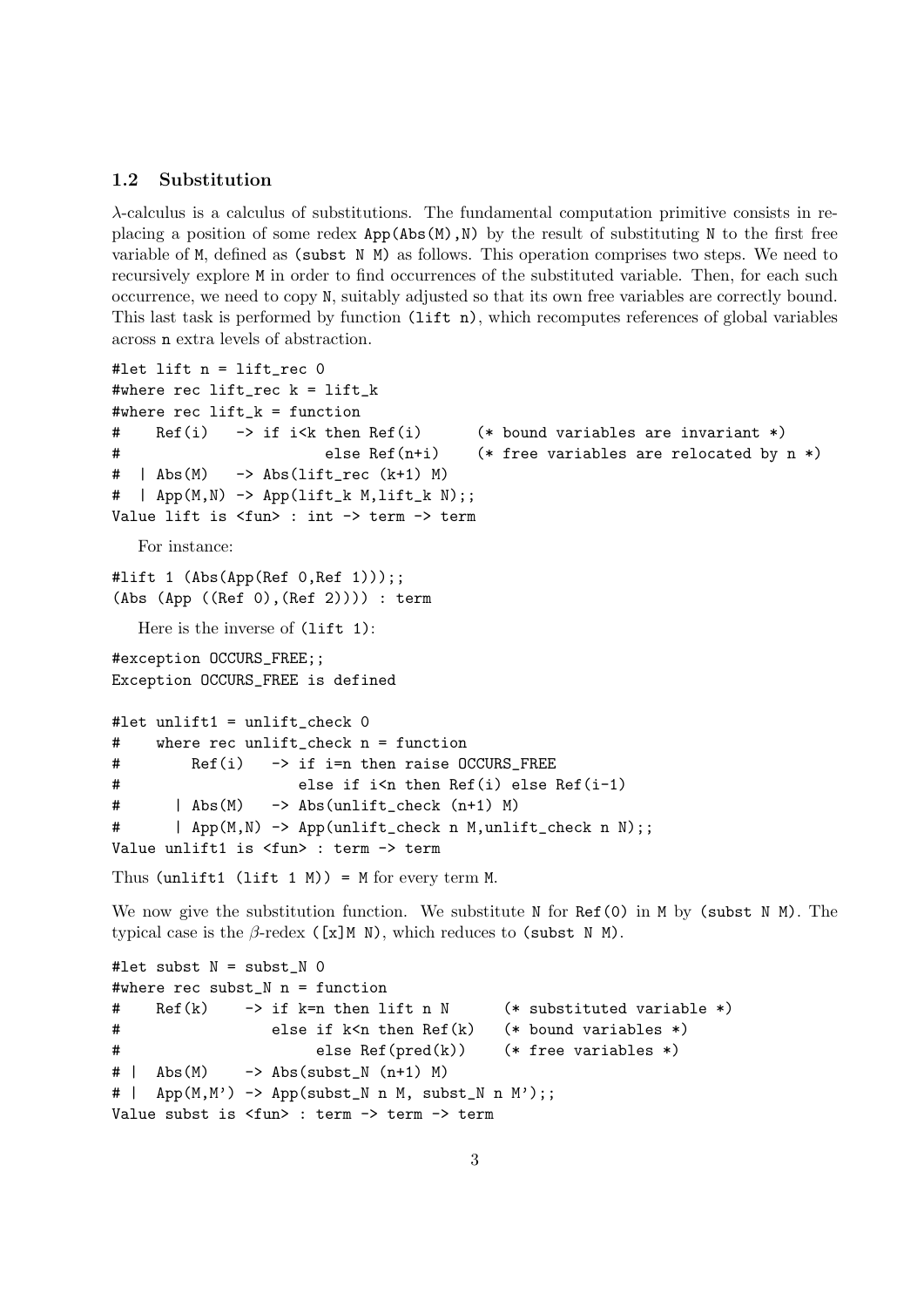For instance, we get:

#subst (Abs(Ref 0)) (Abs(App(Ref 0,Ref 1)));; (Abs (App ((Ref 0),(Abs (Ref 0))))) : term

Now that substitution problems are understood, we shall generally deal in our examples with concrete syntax. Thus, from now on, we ask ML to pretty-print values of type term with a printer which prints such values as  $\lambda$ -expressions. The above example yields now:

```
#let (Abs M) = << [x,y](y x) >> in subst I M;;
[x0](x0 [x1]x1) : term
```
#### 1.3 β-reduction

The main computation rule of  $\lambda$ -calculus, called  $\beta$ -reduction, consists in replacing a redex, i.e. a subexpression of the form ([x]M N), by subst N M. Thus one step of  $\beta$ -reduction of term M at redex position u is obtained by (beta\_reduce M u).

We need first to define the datatype of positions. Positions are lists of the successive directions along the path leading to the position. The directions are F which indicates that we traverse an abstraction, and A(L) (resp. A(R)) which indicates that we traverse an application to the left (resp. to the right).

```
#type sibling = L | R
#and direction = F | A of sibling
#and position == direction list;;
Type sibling is defined
Type direction is defined
Type position is defined
```
The subterm of term  $M$  at position u is computed as subterm $(M, u)$ :

```
#let rec subterm = function
# (e, [] \rightarrow e\# | (Abs(e), F::u) -> subterm(e, u)
# | (App(e, ), A(L)::u) -> subterm(e, u)
\# | (App(<sub>-</sub>,e),A(R)::u) -> subterm(e,u)
# | _ -> ERROR "Position not in domain";;
Value subterm is <fun> : term * position -> term
```
Similarly, the result of replacing the subterm at position  $u$  of term  $M$  by term  $N$  is replace  $N$   $(M, u)$ :

```
#let replace N = rep_rec
#where rec rep_rec = function
\# ( , []) \longrightarrow N# | (Abs(e), F::u) \rightarrow Abs(rep_rec (e,u))
# (App(1,r),A(L):u) -> App(rep_rec (1,u),r)
# ( App(1,r), A(R)::u) -> App(1, rep\_rec (r,u))# | _ -> ERROR "Position not in domain";;
Value replace is <fun> : term -> term * position -> term
```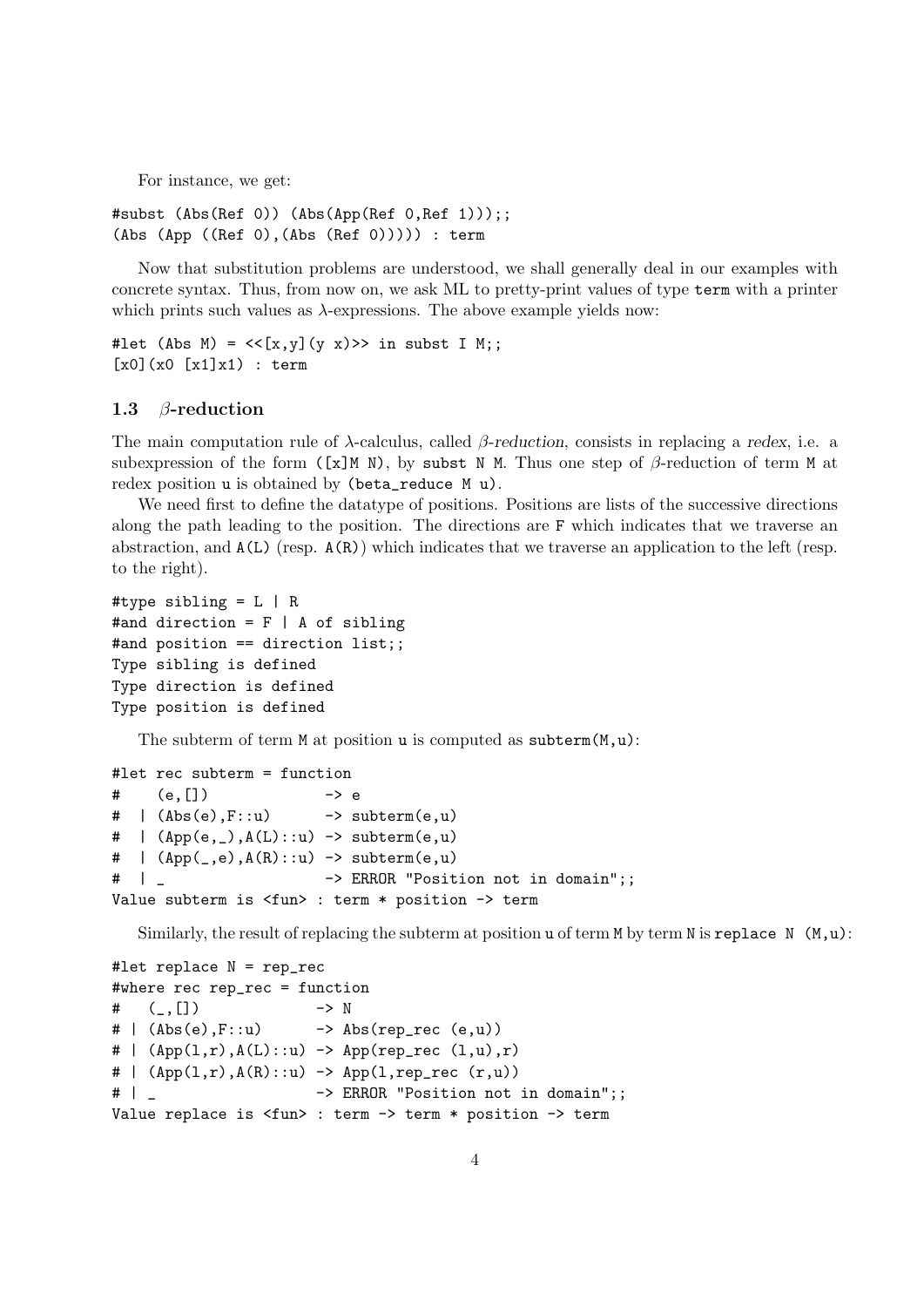We are now ready to define the result of reducing the  $\beta$ -redex at position u in term M:

```
#let beta reduce M u = match subterm(M,u) with
# App(Abs(body),arg) -> replace (subst arg body) (M,u)
# | _ -> ERROR "Position not a beta redex";;
Value reduce is <fun> : term -> position -> term
```
#### 1.4 Head normal form

A head normal form is any term M of the form  $[x1, \ldots, xn]$  (x M1  $\ldots$  Mp), with  $n, p \ge 0$ . Note that if M reduces to N by  $\beta$ -reduction, then N is of the form [x1, ..., xn](x N1 ... Np). Thus n, x, and p are invariant by  $\beta$ -reduction.

Remark. Every term is either a head normal form, or of the form:  $[x1, \ldots, xn]$  (R M1  $\ldots$  Mp), with R a redex. In this last case R is called the head redex of the term.

Now we reduce a  $\lambda$ -term to its head normal form, when it has one, with the function **hnf** below. It uses the normal order of evaluation, which reduces redexes in the leftmost-outermost order.

```
#let rec hnf = function
# Ref(n) \rightarrow Ref(n)
\# | \forall Abs(M) -> \forall Abs(hnf M)
# | App(M1,M2) -> match hnf(M1) with
# Abs(N) -> hnf(subst M2 N)
# | h -> App(h,M2);;
Value hnf is <fun> : term -> term
```
For instance:

```
#hnf << ([x][y](x (y x)) [u](u u) [y][w]y) >>;;
[x0](x0 x0) : term
```
We say that a  $\lambda$ -term M is defined iff  $hnf(M)$  terminates. Since  $hnf$  uses the normal order of evaluation, if (M N) is defined, so is M. Similarly, if [x]M is defined, so is M. Furthermore, when M is defined, the normal reduction issued from M has an initial sequence which reduces M to  $N=hnf(M)$ , and N is the first head normal form in this reduction sequence.

## 1.5 Normal form

A normal form is a term which is not reducible. The normalisable terms are those for which the normal reduction procedure nf below terminates. This results from the standardisation theorem.

```
#let rec nf = function
# Ref(n) \rightarrow Ref(n)
\# | Abs(M) \rightarrow Abs(nf M)
# | App(M1,M2) -> match hnf(M1) with
# Abs(N) \rightarrow nf(subst M2 N)
\# | h \rightarrow App(nf h, nf M2);;
Value nf is <fun> : term -> term
```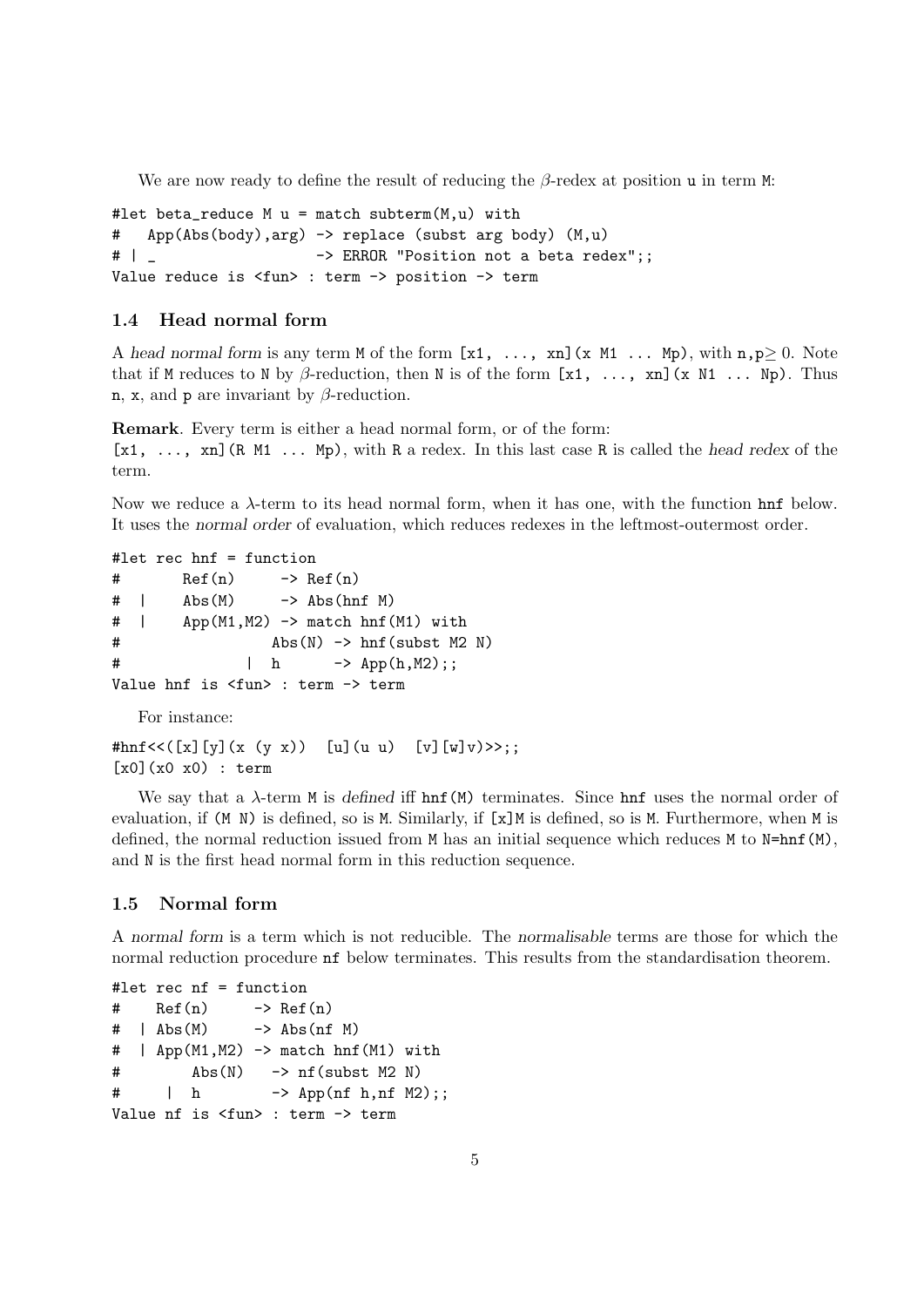#### 1.6 Extensionality:  $\eta$ -conversion

The rule of  $\eta$ -conversion is a syntactic version of the property of extensionality. It is consistent with the interpretation of  $\lambda$ -terms as denoting functions.  $\eta$ -conversion is explained as the congruence closure of a second reduction rule, traditionally called  $\eta$ -reduction.

An  $\eta$ -redex is a subterm of the form [x](N x), with x not appearing free in N.  $\eta$ -reduction consists in replacing this subterm by N. In abstract form, we replace Abs(App(lift 1 N, Ref 0)) by N. The symmetric relation is called  $\eta$ -expansion. Finally,  $\eta$ -conversion is the congruence closure of  $\eta$ -reduction.

```
#let eta_reduce M u = match subterm(M, u) with
# Abs(App(N,Ref(0))) -> (try replace (unlift1 N) (M,u)
# with OCCURS_FREE -> ERROR "Position not an eta redex")
# | _ -> ERROR "Position not an eta redex";;
Value eta_reduce is <fun> : term -> position -> term
```
## 1.7 Böhm trees

We shall now see how to compute progressively successive approximations of a term, in a potentially infinite partial structure called the Böhm tree of the  $\lambda$ -term, which represents the limit of all  $\beta$ reductions issued from a given term. It consists of layers of approximations, each approximation corresponding to a head-normal form.

First of all we shall profit of the additional structure of head normal forms to represent variables in a better way. Every variable is represented by a double key  $Index(k,i)$  where k addresses upwards the hnf layer where the variable is declared, while i indexes in the corresponding list of bound variables in a left-to-right fashion. Thus in  $[x1, x2,..., xn]xi(...)$  the head variable xi is represented as  $Index(0,i)$ . Note that this representation of head variables is invariant by head  $\eta$ -expansion.

#type var = Index of int  $*$  int;; Type var is defined

We now define the type of Böhm trees approximants.

```
#type bohm = Hnf of int * var * bohm list
# | Future of term;;
Type bohm is defined
```
There are two kinds of nodes in a Böhm tree approximant:  $\text{Hnf}$  nodes, where an hnf approximation has been computed, and Future nodes, containing a  $\lambda$ -term waiting to be examined. When this term is undefined the tree cannot be grown further in this direction. Thus Future(M) plays the role of a syntactic "bottom" meaning "not yet defined". Any term may be transformed into a Böhm tree approximant by "delaying" it with the constructor Future:

```
#let delay M = Future(M);;
Value delay is <fun> : term -> bohm
```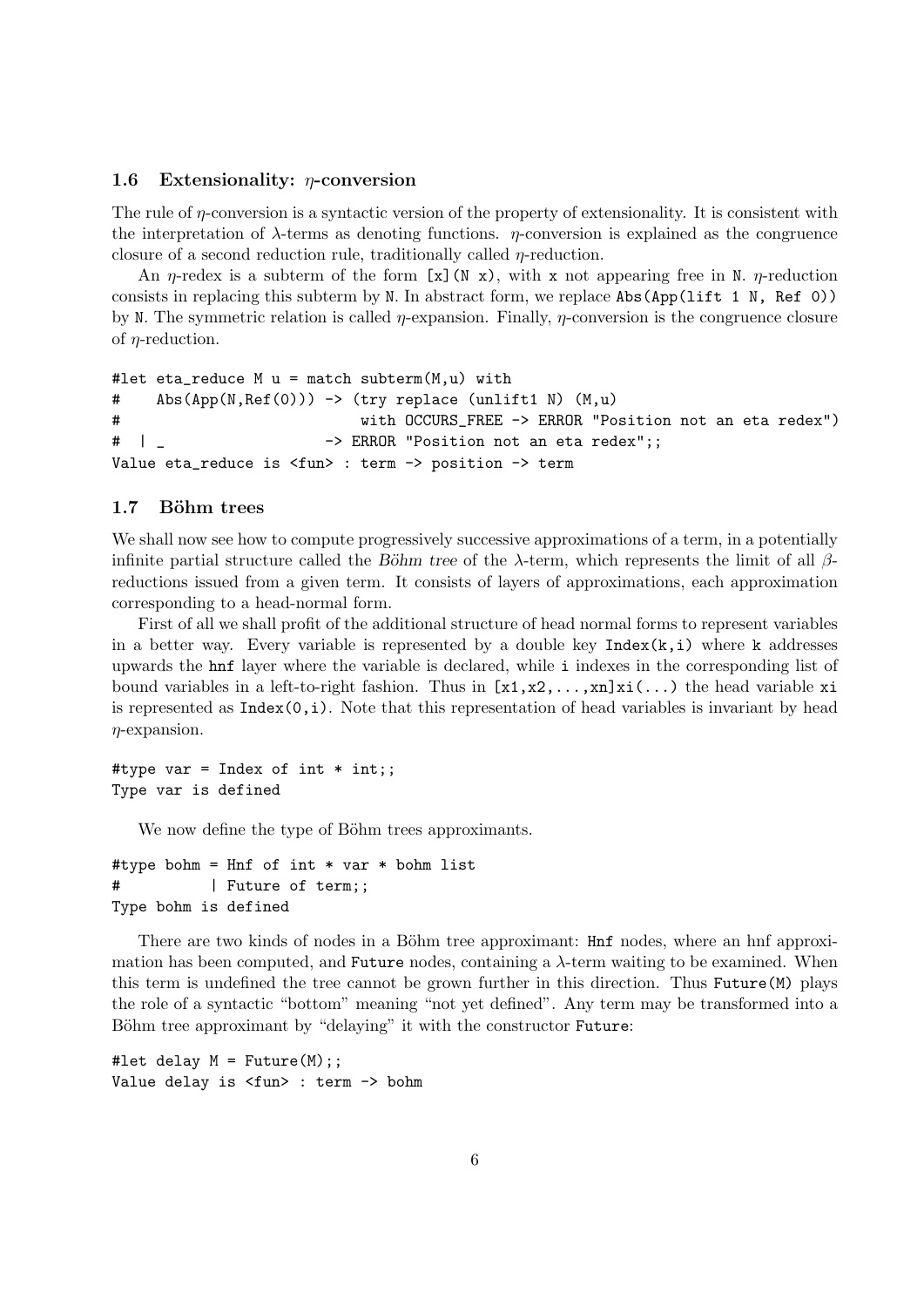We now compute one level of approximation, evaluating a (defined) term into an  $\text{Hnf}$  form. The extra argument display of function approx contains a stack of natural numbers intended to hold the successive arities along a Böhm tree branch. The auxiliary function lookup translates a Ref index m into an Index var, using a display.

```
#let lookup m display = look (0,m) display
# where rec look(k, j) = function# [] -> ERROR "Variable not in scope of display"
# | n::rest \rightarrow if j>=n then look (k+1,j-n) rest
# else Index(k,n-j);;
Value lookup is <fun> : int -> int list -> var
#let approx display M = apx (0, []) M
# (* n counts the outside abstractions, args stacks the applicands *)
# where rec apx (n,args) = function
# Ref(m) -> Hnf(n,lookup m (n::display),map delay args)
# | Abs(M) -> (match args with
# [] -> apx (n+1,[]) M
# | N::rest -> apx (n,rest) (subst N M))
# | App(M,N) -> apx (n,N::args) M;;
Value approx is <fun> : int list -> term -> bohm
#let approximate = approx [];;
Value approximate is <fun> : term -> bohm
```
We get a tree in Hnf form by function evaluate, given a display:

```
#let evaluate display = function
# Future(M) -> approx display M
# | h -> h;;
Value evaluate is <fun> : int list -> bohm -> bohm
```
Examples. Let us consider the Loop combinator, defined as the application of combinator Y to the term  $[x,y](y x)$ ; The symbol  $\hat{\ }$  below is anti-quotation: it allows a previously defined term, bound to an ML identifier xxx, to be inserted in a concrete expression as ^xxx.

```
#let Loop = << (^Y [e][x](x e))>>;;
Value Loop is
      ([x0]([x1] (x0 (x1 x1)) [x1] (x0 (x1 x1))) [x0, x1] (x1 x0)) : term#let BT1 = approximate Loop;;
Value BT1 is
Hnf(1,(Index (0,1)),
  [Future [x0]([x1,x2](x2 x1) (x0 x0)) [x0]([x1,x2](x2 x1) (x0 x0))]) : bohm
#let BT2 = let (Hnf (n, _{F}[(Future M)])) = BT1 in approx [n] M#in BT1 = BT2;;
true : bool
```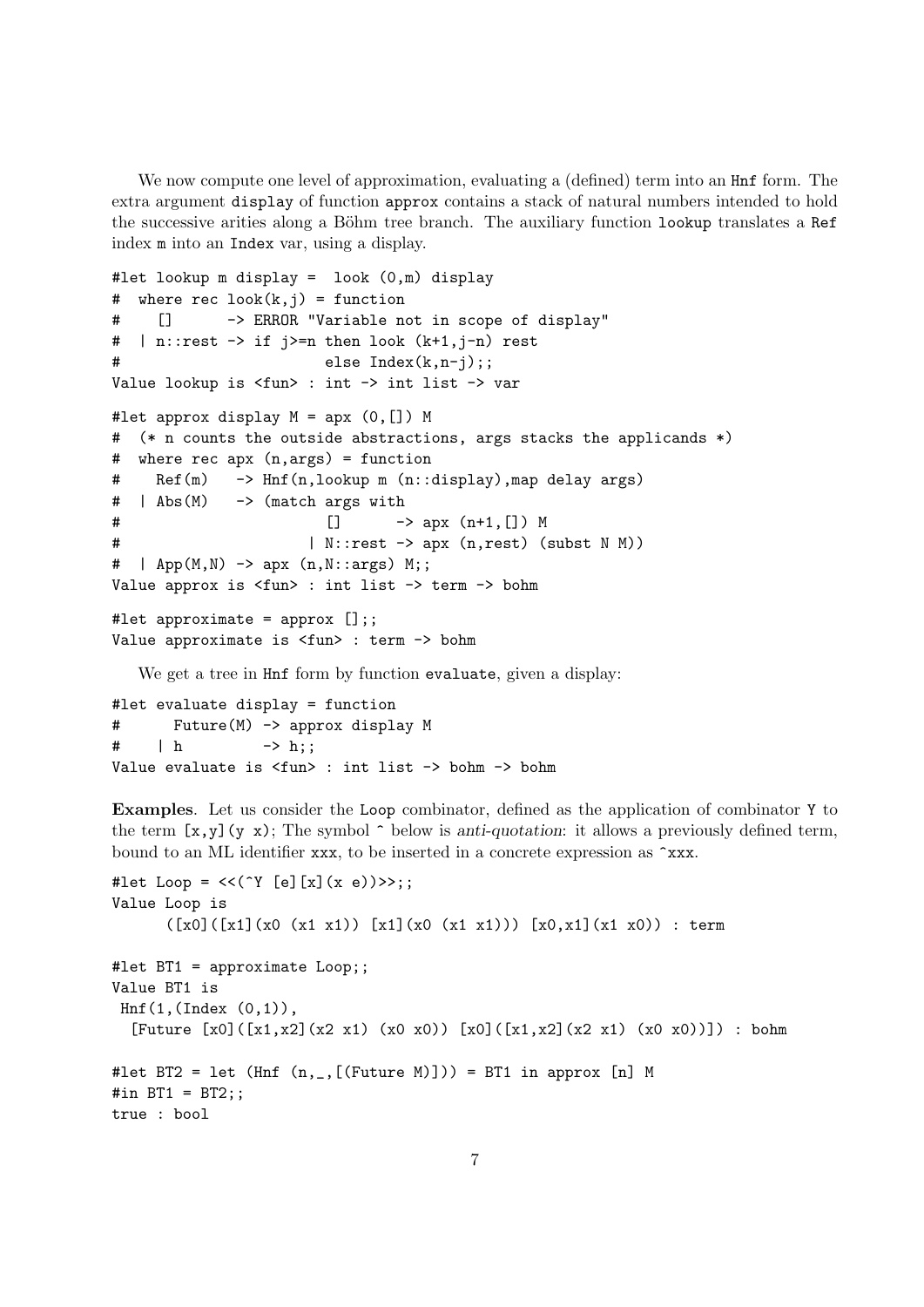Here Loop has the infinite Böhm tree solution of  $B=[x](x, B)$ . Similarly, the combinators Y and T admit the same infinite Böhm tree  $[x](x, B)$ , with B solution of the equation B=(x B).

Now, let us consider the combinator J:

```
#let J = \langle \langle (Y [u, x, y](x (u y))) \rangle \rangle;;
Value J is
    ([x0]([x1] (x0 (x1 x1)) [x1] (x0 (x1 x1))) [x0,x1,x2] (x1 (x0 x2))) : term
```
Let us look at the approximants of J:

```
#let BT1 = approximate J;;
Value BT1 is (Hnf (2,(Index (0,1)), [(Future([x0]([x1,x2,x3](x2 (x1 x3)) (x0 x0))[x0]([x1,x2,x3](x2 (x1 x3)) (x0 x0)) u0))]) : bohm
#let BT2 = let (Hnf (2, _{r}[(Future M)])) = BT1 in approx [2] M;;
Value BT2 is (Hnf (1,(Index (1,2)), [(Future
  ([x0]([x1,x2,x3](x2(x1 x3)) (x0 x0))[x0]([x1, x2, x3](x2 (x1 x3)) (x0 x0)) u0)]))) : bohm
#let BT3 = let (Hnf(1, , [(Future M)])) = BT2 in approx [1;2] M
#in BT3=BT2;;
true : bool
```
The combinator J has thus the infinite Böhm tree:  $[x1, x2]$ (x1 [x3](x2 [x4](x3 ... [xn](xn-1 ...)))). It may be considered as an infinite  $\eta$ expansion of combinator I.

# 2 Separability

We now have all the conceptual tools to study separability.

## 2.1 Böhm's Theorem

**Definition.** We say that  $\lambda$ -terms M and N are separable iff there exist combinators C1, ..., Cn such that  $nf((closure M) C1 ... Cn) = True and nf((closure N) C1 ... Cn) = False.$ 

The aim of this paper is to prove:

**Böhm's Theorem.** Any two normal forms are either  $\eta$ -convertible or separable.

We shall now develop additional notions which are needed for the proof of this theorem.

## 2.2 Accessibility in Böhm trees

**Definition.** A path of length s is a sequence of positive integers:  $P = Path[k1; \ldots ks]$ .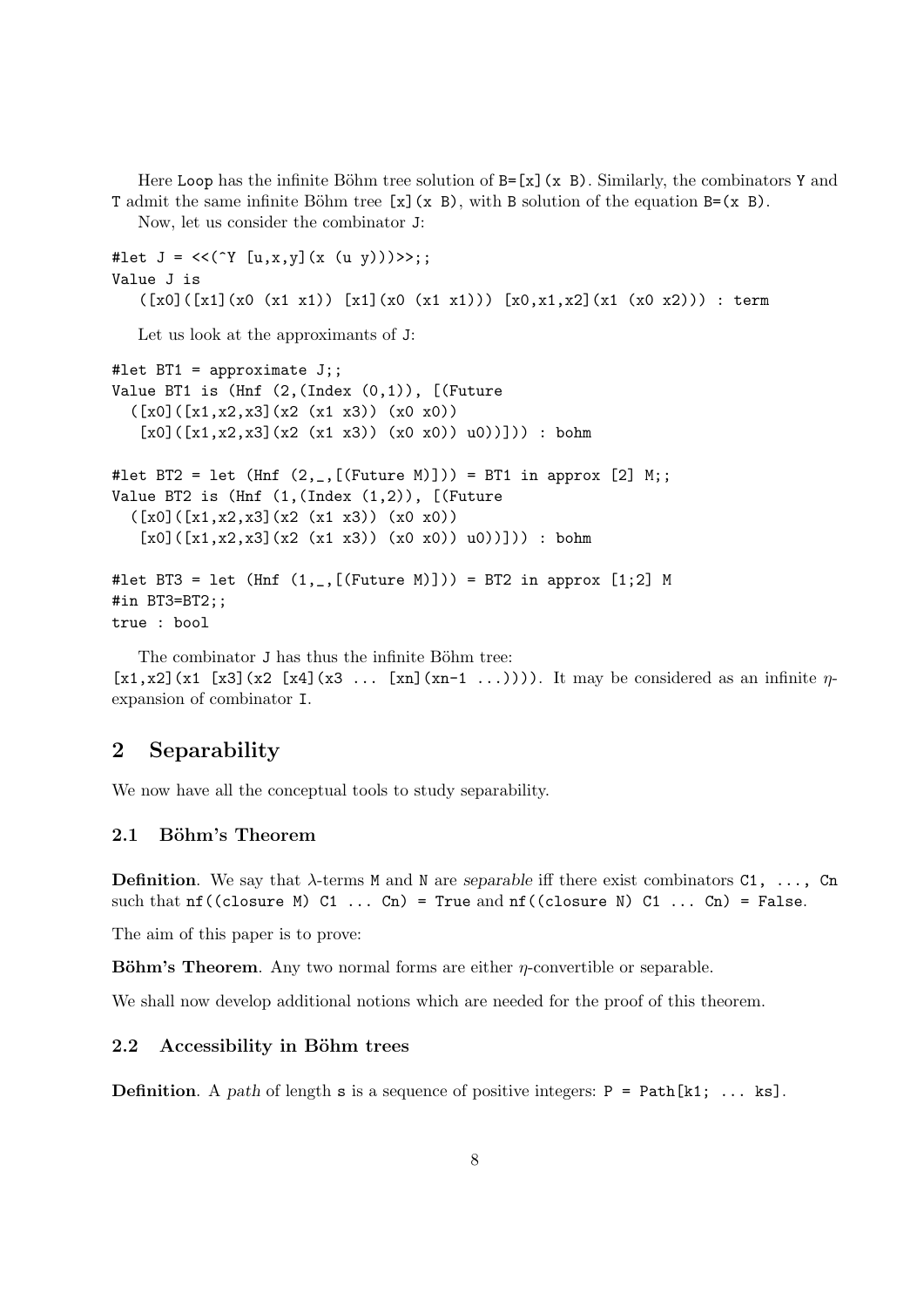#type path = Path of int list;; Type path is defined

Getting the i-th component of path P:

#let get i (Path P) = nth P i;; Value get is <fun> : int -> path -> int

A path denotes a position in a Böhm tree. At depth i, it indicates that we access its  $k_i$ 's son, i.e. (get bi ki), or if this is not possible that we effect the necessary  $\eta$ -expansions.

**Definition**. Let B be a Böhm tree in Hnf form, and P be a path. We say that P is accessible in B towards B' modulo η-conversion iff (access\_tree\_top B P)=(B',b,stack), for some b and stack, with access\_tree\_top defined below. First we discuss a more general procedure access\_tree.

The function access\_tree collects occurrences of the first bound variable x along the path, with its arity  $p$ , in argument stack: arities. The boolean b indicates whether the head variable of  $B'$  is x or not. We allow *n*-expansions of the head normal forms represented by the layers of approximations, and thus a Böhm tree may be "stretched to the right" arbitrarily by  $\eta$ -expansions in order to accomodate a given path.

```
#type arity = Absent
# | Present of int
#and arities == arity list;;
Type arity is defined
Type arities is defined
```
Definition. Relevant variables refer to the outermost bound ones in the tree.

```
#let relevant (i.length) = i=Index(level, 1);Value relevant is <fun> : var * int -> bool
```
The auxiliary procedure subeta below finds the kth son of a tree node of arity n in the list 1 of its p sons, possibly using  $\eta$ -expansion when k>p.

```
#let subeta 1 k n p display = if k \le p then evaluate display (nth 1 k)
# else Hnf(0,Index(1,n+k-p),[]);;
Value subeta is <fun> : bohm list -> int -> int -> int -> int list -> bohm
```
We are now ready to give the procedure that accesses a tree in Hnf form along a path.

```
#let rec access_tree (display, level) stack (Hnf(n,i,args) as h) =
# let b = relevant(i,level) in function
# [] -> h,b,rev(stack)
# | k::P -> let p = list_length args
# and display' = n::display
# in let B'= subeta args k n p display'
# and inspect = if b then Present(p) else Absent
# in access_tree (display',level+1) (inspect::stack) P B';;
```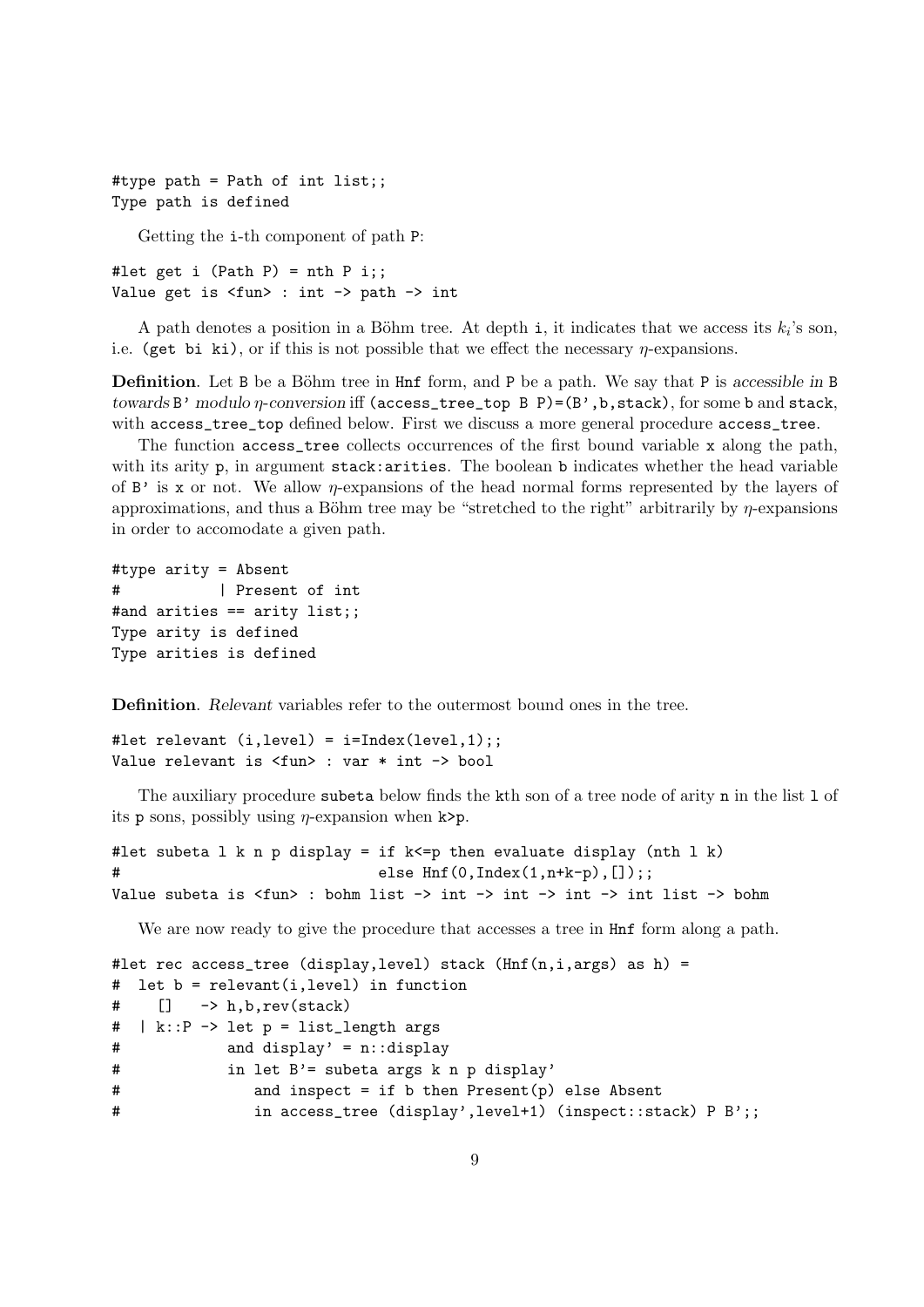```
Value access_tree is <fun> :
      int list * int -> arities -> bohm -> int list -> bohm * bool * arities
#let access\_tree\_top = access\_tree([], 0) [];Value access_tree_top is <fun> :
      bohm -> int list -> bohm * bool * arities
```
**Definition.** Let  $M$  be a closed term,  $B$  a Böhm tree. We say that path P is accessible in term  $M$ towards B modulo  $\eta$ -conversion iff (access M P)=(B,b,stack) for some b and stack, where:

```
#let access M (Path P) = access_tree_top (approximate M) P;;
Value access is <fun> : term -> path -> bohm * bool * arities
```
## Examples.

```
#let M = \langle \langle [x](x [y](x y)) \rangle \rangle;;
Value M is [x0](x0 [x1](x0 x1)) : term
```

```
#access M (Path[]);;
((\text{Inf } (1,(\text{Index } (0,1)),[(\text{Future } [x0](u0 x0))])), true, []) : bohm * bool * arities
#access M (Path[1]);;
((\text{Hnf } (1,(\text{Index } (1,1)),[(\text{Future } u0)])), \text{true},[(\text{Present } 1)]) : bohm * bool * arities
#access M (Path[1;1]);;
((\text{Inf } (0,(\text{Index } (1,1)),[])),\text{false}, [(\text{Present 1}); (\text{Present 1})]) :bohm * bool * arities
```

```
#access M (Path[1;2]);;
((\text{Inf } (0, (\text{Index } (1,2)),[])), false, [(\text{Present } 1); (\text{Present } 1)]):
 bohm * bool * arities
```
**Definition.** The shape of a Böhm tree in Hnf form is the triple consisting of its arity, its head variable, and the number of its immediate subtrees:

```
#let shape = function
# Hnf(n,i,b) -> (n,i,list_length b)
# | _ -> ERROR "Not in Head Normal Form";;
Value shape is <fun> : bohm -> int * var * int
```
**Definition.** Two Böhm trees in Hnf form are said to be *similar* if they have the same shape, up to  $\eta$ -conversion:

#let similar  $(B, B') =$ # let (n,i,p) = shape B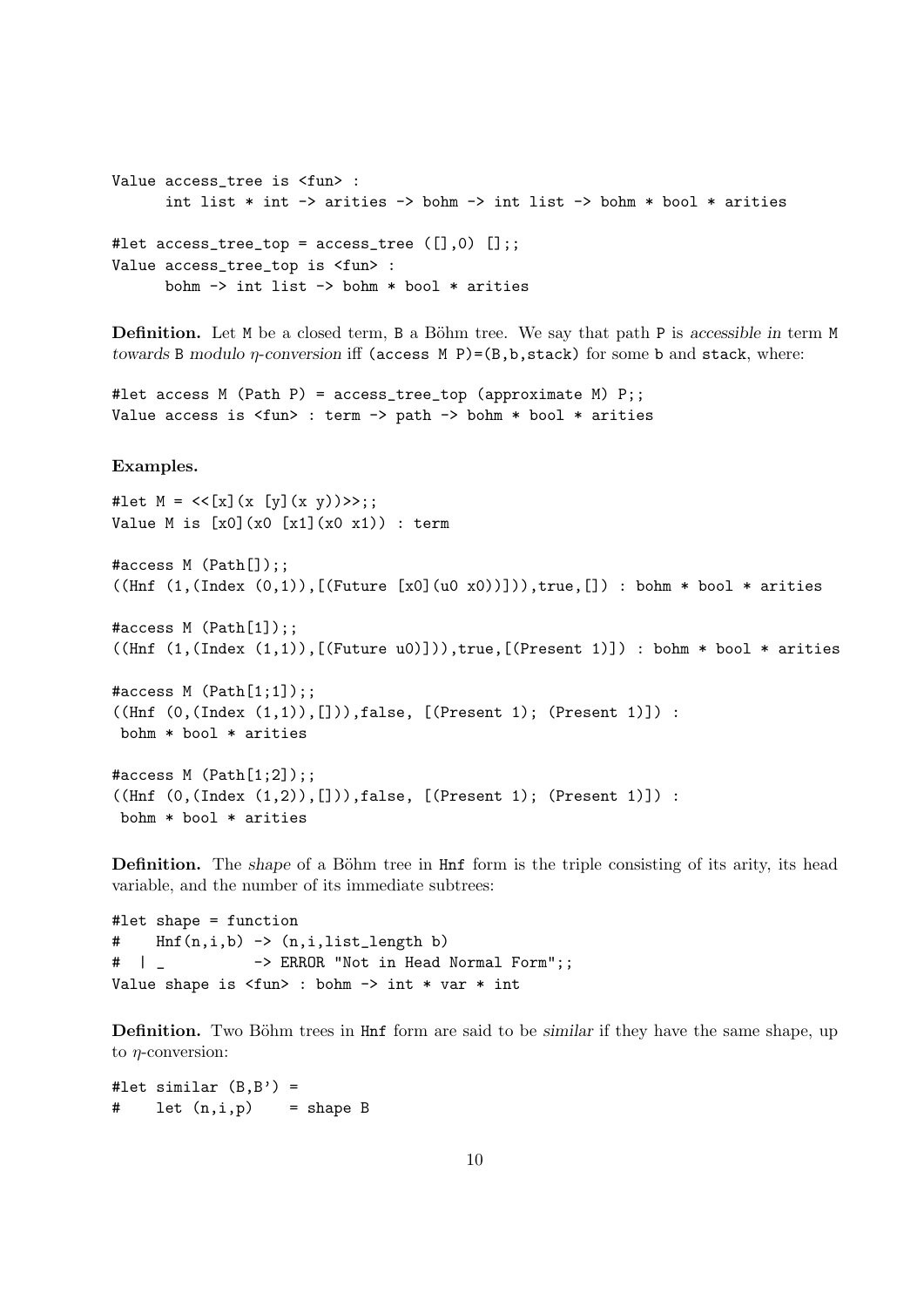```
# and (n', i', p') = shape B'
# in i=i' & p+n' = p'+n;;
Value similar is <fun> : bohm * bohm -> bool
```
Intuitively, this means that the two trees are defined, and that the corresponding top-level approximations may be made similar by  $\eta$ -conversion, in the sense that  $\text{Hnf}(n,i,l)$  and  $\text{Hnf}(n,i,l')$ are similar when  $|1|=|1'|\cdot|$ : same binding prefix, same head variable, same number of immediate subtrees.

**Definition.** Let M and M' be two closed terms, and P be a path such that (access M P) =  $(B, \_, \_)$ and (access M' P) =  $(B', , , )$ . We say that P distinguishes M and M' iff B and B' are not similar.

Theorem. Distinguishability entails separability. If two (closed) terms are distinguishable by some path, they are separable.

The proof of this theorem will be given as correctness of the Böhm-out algorithm below, which exhibits the context which separates the two terms.

## 2.3 A Böhm-out toolkit

In this section we give a few parametric combinators needed in the following.

```
#let Pair_ n = iterate Abs (n+1) (applist (range n))
# where rec applist = function
# [] -> Ref(0)
\# | n::1 -> App(applist 1, Ref(n));;
Value Pair_ is <fun> : int -> term
#Pair_ 3 = \langle[x1,x2,x3,x4](x4 x1 x2 x3)>>;;
true : bool
#Pair = Pair_2;
true : bool
#let Pi k n = if n>=k then iterate Abs n (Ref(n-k)) else ERROR "Pi";;
Value Pi is <fun> : int -> int -> term
#Pi 5 7;;
[x0, x1, x2, x3, x4, x5, x6] x4 : term\#(I = Pi 1 1) & (True = Pi 1 2) & (False = Pi 2 2);;
true : bool
#let K_n = Pi 1 (n+1);Value K_ is <fun> : int -> term
#K_ 5;;
[x0, x1, x2, x3, x4, x5]x0: term
```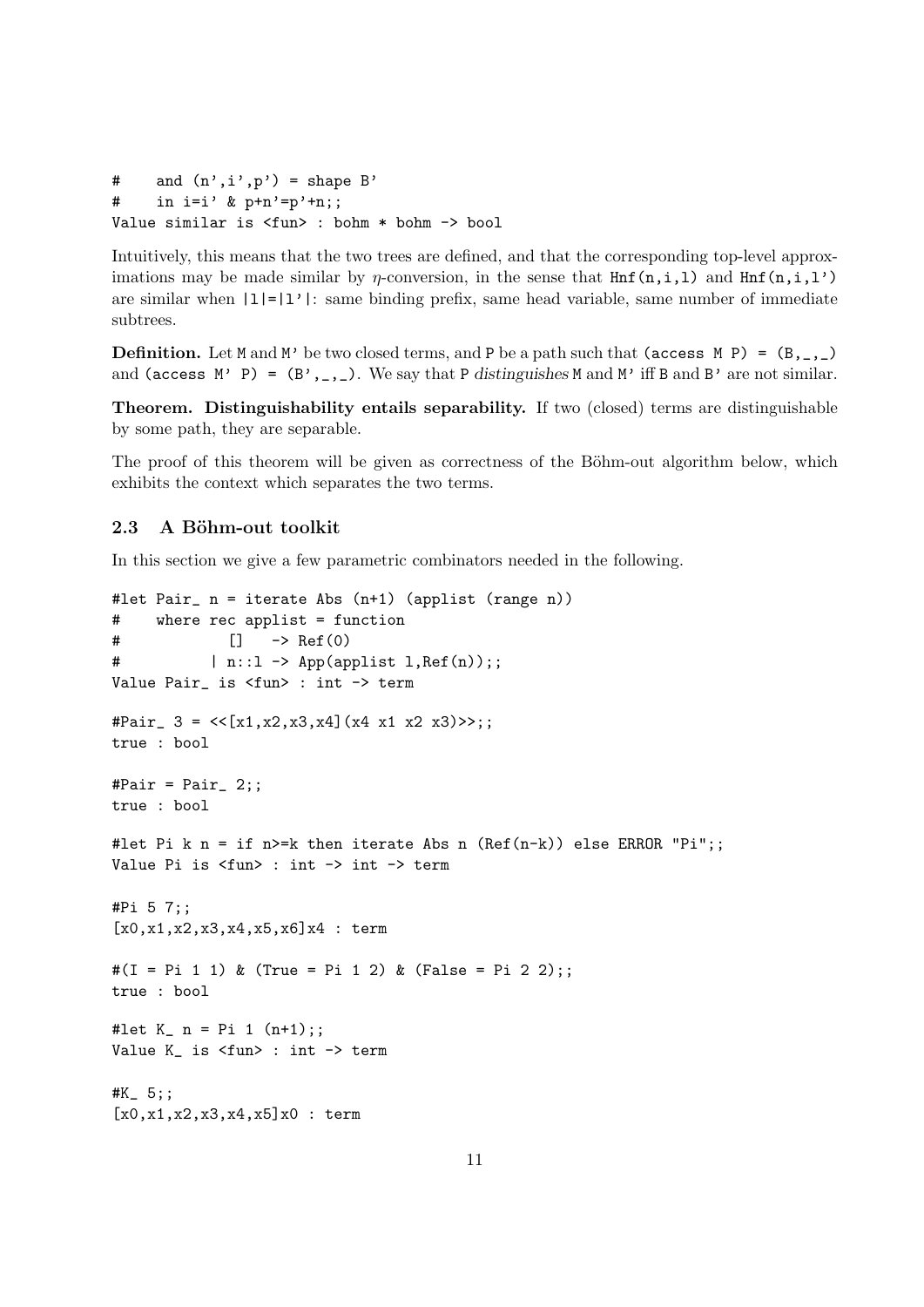$#K = K_ 1;$ ; true : bool

The next function generates the combinator which, applied to any **n** arguments, evaluates to **x**.

```
#let Cst x n = nf(App(K_n, x));;
Value Cst is <fun> : term -> int -> term
```

```
#Cst K 3;;
[x0, x1, x2, x3, x4]x3 : term
```

```
#let ff = Cst False
#and tt = Cst True
#and ii = Cst I;;
Value ff is <fun> : int -> term
Value tt is <fun> : int -> term
Value ii is <fun> : int -> term
```
Finally, the di generator builds lists of combinator I:

#let rec di = function  $0 \rightarrow [] | n \rightarrow I::di(n-1);$ Value di is <fun> : int -> term list

```
Thus di 3 = [I; I; I].
```
## 2.4 Semi-separability

We first start with an exercise, in order to understand the use of the combinators above as generalised projections.

Consider the closed head normal form  $M=[x1, x2, \ldots, xn]$  (xi M1 ... Mp).

```
Fact. There exist terms C1, C2, \ldots, Cn such that nf(M C1 C2 \ldots Cn) = I.
Proof. The list [C1;C2;\ldots;Cn] is computed by semi_sep(M) below.
```

```
#let semi_sep M = let (n, Index(0,i), p) = shape(approximate M)# in identity(n,i-1,p)
# where identity(n,i,p) = di(i)\mathcal{O}(ii(p): di(n-i));;
Value semi_sep is <fun> : term -> term list
```
The next function projects a term M along a context  $[N1; \ldots; Nn]$ , by applying M successively to N1, ..., Nn and normalising:

#let project M context =  $nf(it_list$  (fun P Q -> App(P,Q)) M context);; Value project is <fun> : term -> term list -> term

For instance:

#project Y (semi\_sep Y);;  $[x0]x0$  : term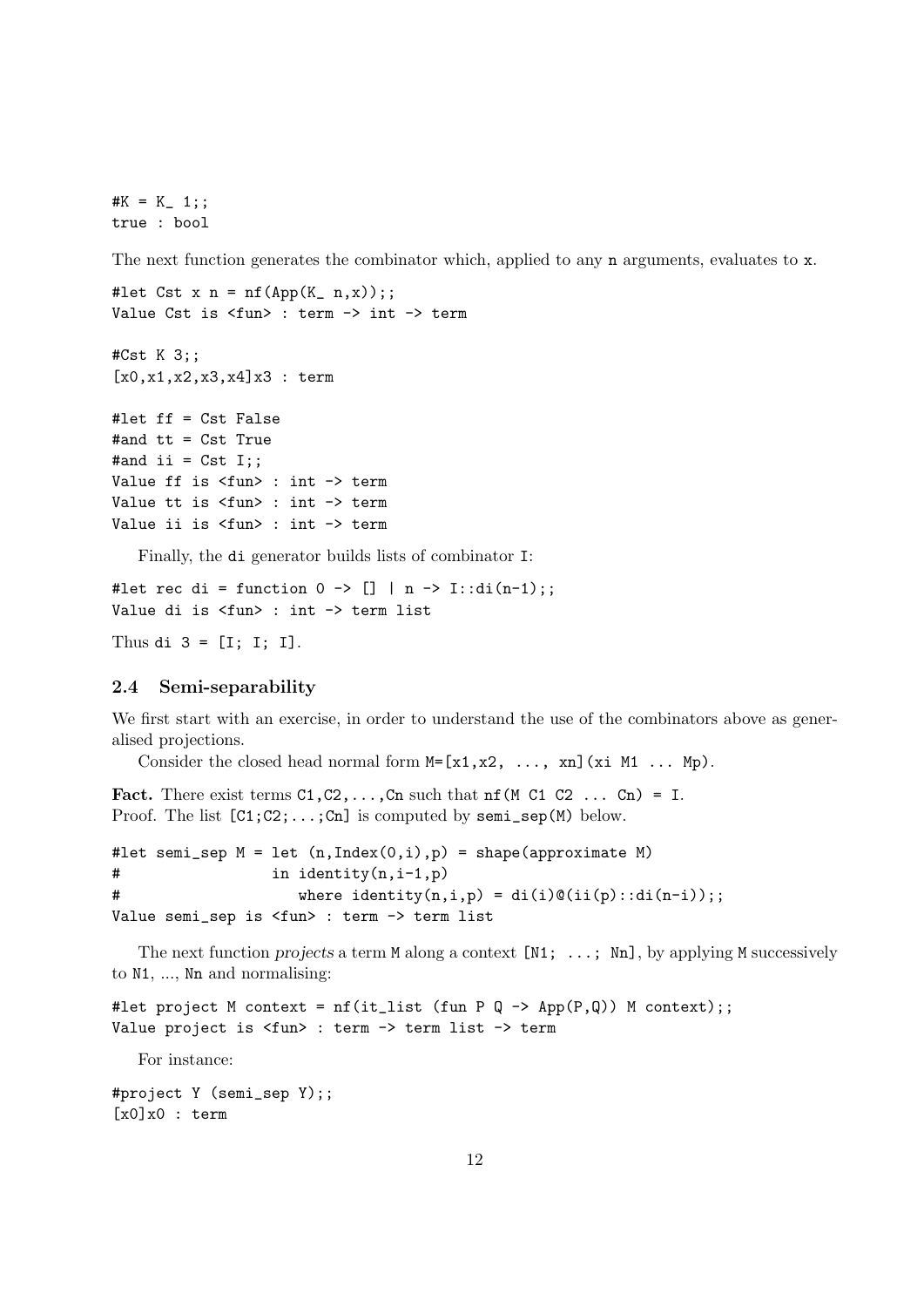Remark. In the usual terminology, we would say that defined terms are solvable. The reverse is immediate. This characterisation of definedness by semi-separability was first remarked by Wadsworth.

## 2.5 Separating nonsimilar approximations

We first examine the base case of the theorem, when we deal with two nonsimilar approximations. There are two cases, dealt with by sep1 and sep2 below.

```
First, sep1 separates two closed head normal forms with distinct head variables:
[x1, x2, \ldots, xn](xi M1 \ldots Mp) and
[x1,x2, ..., xn'](xi' N1 ... Np'), with i \neq i'.
#let sep1(i,i',p,p',n,n') = (* Assumes i \leq i' *)
# let sep_base1 i i' j k f g n = di(i-1) O(f(j)) ::di(i'-i-1) O(g(k) ::di(n-i')))
# in if n>=n' then let k=p'+n-n'
# in if i<i' then sep_base1 i i' p k tt ff n
# else sep_base1 i' i k p ff tt n
# else let k=p+n'-n
# in if i<i' then sep_base1 i i' k p' tt ff n'
# else sep_base1 i' i p' k ff tt n';;
Value sep1 is \langlefun> : int * int * int * int * int * int -> term list
```
This may be checked by case analysis, as an exercise in  $\beta$ -reduction. Similarly, sep2 separates two closed head normal forms:

 $[x1, x2, ..., xn](x1 M1 ... Mp)$  and [x1,x2, ..., xn'](x1 N1 ... Np') with  $p + n' \neq p' + n$ .

```
#let sep2(p, p', n, n') = (* Assumes p+n' \langle p'+n * \rangle# let sep_base2 d k m f b = ii(k)::di(m-1)@(f(d)::di(d-1)@[b])
# and d = p-n-(p'-n')# in if n>=n' then if d>0 then sep_base2 d p n tt False
# else sep_base2 (-d) (p'+n-n') n ff True
# else if d>0 then sep_base2 d (p+n'-n) n' tt False
# else sep_base2 (-d) p' n' ff True;;
Value sep2 is \langlefun> : int * int * int * int -> term list
```
Remark that more generally the two closed head normal forms:  $[x1, x2, \ldots, xn]$  (xi M1 ... Mp) and [x1,x2, ..., xn'](xi N1 ... Np') with  $p + n' \neq p' + n$ , may be separated by the sequence  $di(i-1)$ @sep2(p,p',n,n').

#### 2.6 The Böhm-out algorithm

Let us first give the main idea. Let M and N be two closed terms, given with a path P leading to two nonsimilar positions in their respective Böhm trees. The Böhm-out algorithm computes as (separate  $(M, N)$  P) a list of combinators  $C1, C2, \ldots, Cn$  which separate M and N.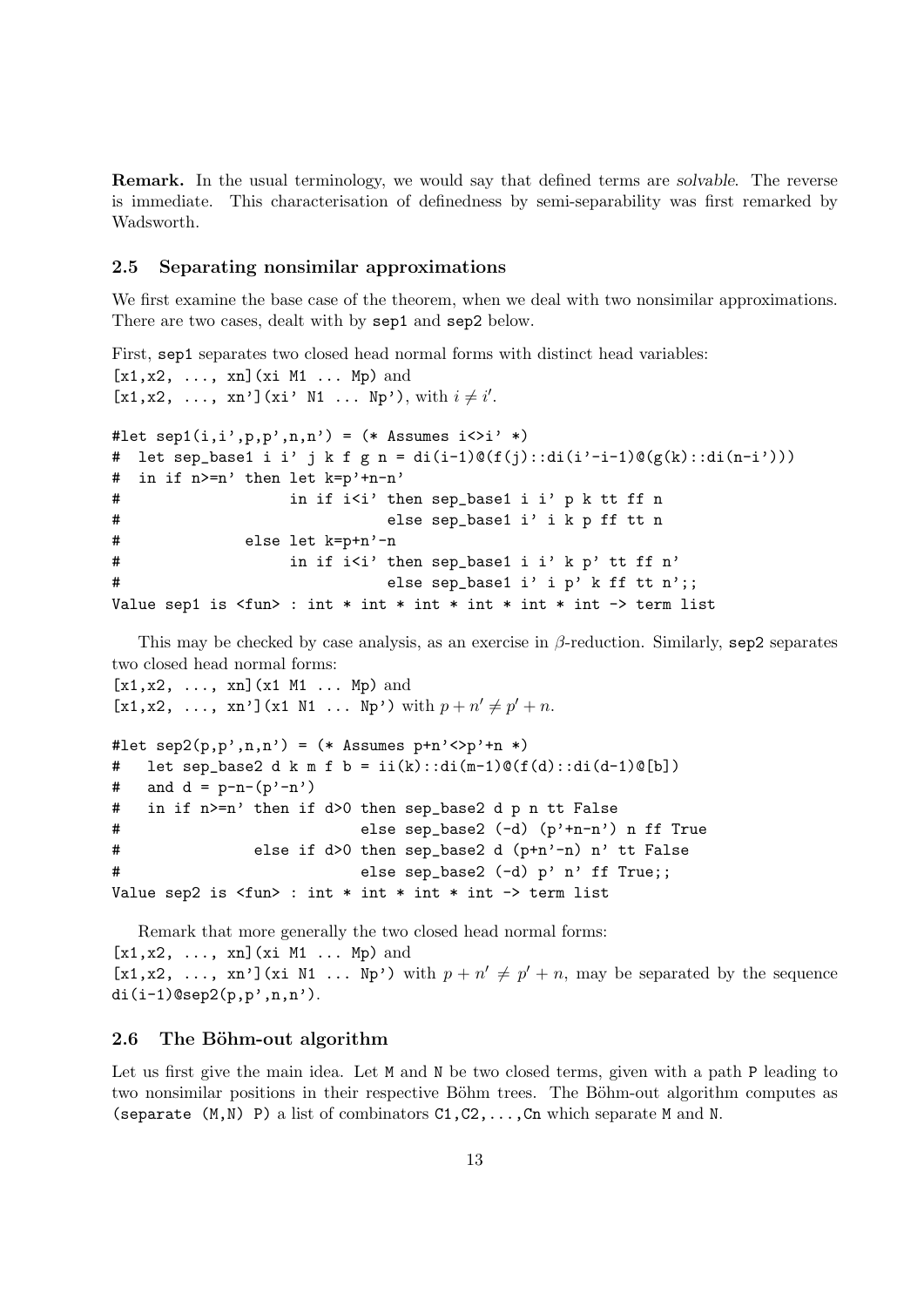We want to "bring to the top" the difference between the two terms by successive applications, until the resulting terms have nonsimilar Böhm trees. When this condition is achieved, we apply algorithms sep1 and sep2 above. When the two terms have similar Böhm trees, we consider the first bound variable, say  $x$ , in their head normal forms. We examine all occurrences of  $x$  as head variable along path P. There are three cases.

First, if there is no such occurrence, we get rid of x simply by applying the two terms to any term, say C1=I. If there is exactly one such occurrence in path P, we substitute to x the combinator C1=Pi k p, for appropriate k and p. When there are several such occurrences, we linearise by substituting to x a pairing combinator  $C1 = Pair$  maxp, with maxp the maximum number of descendants of nodes with head variable x in path P. We thus replace every such occurrence of x by a distinct xi locally bound at its level.

We have to be careful with other possible relevant occurrences of x: as heads of the nonsimilar subtrees at position P in the Böhm trees of M and N. When this happens, we do the same as in the case of multiple occurrences, in order to preserve the property of the two subtrees to be nonsimilar, while replacing the global head x by a new local z. This completes the analysis of the different cases. In each case, we call ourselves recursively. The path P stays the same, except in the singleoccurrence case, where it is shortened by skipping its i-th element, using the auxiliary function skip, which removes the i-th level of path P:

```
#let skip i (Path P) = Path(coll_rec 1 P)
# where rec coll_rec lev = function
# [] -> ERROR "Out of range skip"
# | dir::P -> if i=lev then P
                       else dir::coll_rec (lev+1) P;;
Value skip is <fun> : int -> path -> path
```
The various cases of the analysis above form the constructors of type item:

```
#type item = None
# | Once of int*int (* level,p *)
# | Several of int (* maxp *);;
Type item is defined
```
The next procedure collects occurrences of the first variable x as head variable along path P:

```
#let analyse (n,n',p,p',b,b') = anal 1
#where rec anal lev = function
# ([],[]) -> if b then if b' then Several(max p p')
# else Several(if n'>n then p+n'-n else p)
# else if b' then Several(if n>n' then p'+n-n' else p')
# else None
# | (Present(p)::st1,Present(p')::st2) -> let pmax = max p p'
# in (match (anal (lev+1) (st1,st2)) with
# Several(maxp) -> Several(max pmax maxp)
# | Once(_,pi) -> Several(max pmax pi)
# | None -> Once(lev,pmax))
# | (Absent::st1,Absent::st2) -> anal (lev+1) (st1,st2)
```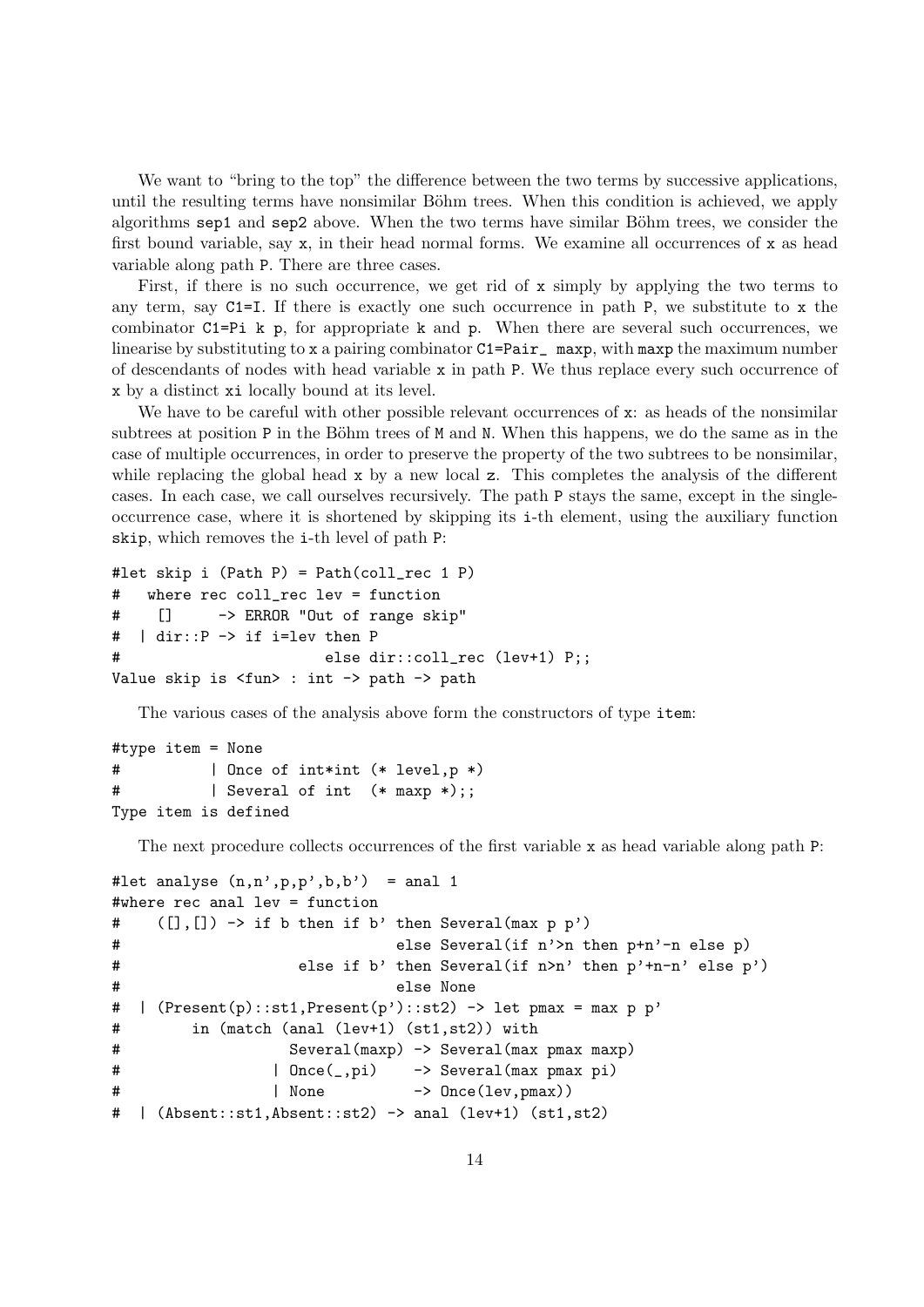```
# | _ -> ERROR "Non similarity along path";;
Value analyse is <fun> :
      int * int * int * int * bool * bool -> arities * arities -> item
```
We are now prepared to give the Böhm-out algorithm. We assume the Bohm trees of closed terms M and N are accessible by path P, minimal leading to nonsimilar trees:

```
#let rec separate (M,N) P =
# let (B, b, st) = access M P
# and (B', b', st') = access N P# in let (n, v, p) = shape(B)# and (n', v', p') = shape(B')
# in if P=Path[] then (* The Bohm trees of M and N are not similar *)
# let (i,i') = match (v,v') with
\text{Index}(0, i), \text{Index}(0, i') \rightarrow (i, i')# | -> ERROR "Non closed term"
# in if i \leq i' then \text{sep1}(i,i',p,p',n,n')# else if p+n'<>p'+n then di(i-1)@sep2(p,p',n,n')
# else ERROR "Similar trees"
# else match (analyse (n,n',p,p',b,b') (st,st')) with
# None -> build_context I (* Any term would do *) (M,N) P
# | Once(m,p) -> (* head var appears just once on path *)
# let k = get m P
# in build_context (Pi k p) (M,N) (skip m P)
# | Several(maxp) -> build_context (Pair_ maxp) (M,N) P
#and build_context C (M,N) P = C::separate (App(M,C),App(N,C)) P;;
Value separate is <fun> : term * term -> path -> term list
Value build_context is <fun> : term -> term * term -> path -> term list
```
Fact. Well-foundedness of separate. I.e., the evaluation of separate  $(M,N)$  P always terminates.

Proof. By induction on  $\text{triple}(P)=(s,\text{schi},n1)$ , where  $s=list_length(P), \text{ schi}$  is the number of variables bound at first level which are head variables at several levels, and n1 is the number of first level variables.

Remark. We use pairing operators to rename multiple occurrences of the first variable along the path, as collected by analyse. Actually this renaming is not always necessary; when analyse considers a set of occurrences  $(\text{lev}, p)$  in the path with same k at every level lev, we could directly apply (Pi k p), and get a shorther context. This renaming is necessary when the variable is schizophrenic, i.e. the path traverses two levels with x head variable, but distinct  $k$ 's. We call schizophreny of the situation the integer schi.

```
#let separates context (M,N) =
# (project M context = True) & (project N context = False);;
Value separates is <fun> : term list -> term * term -> bool
```
Examples.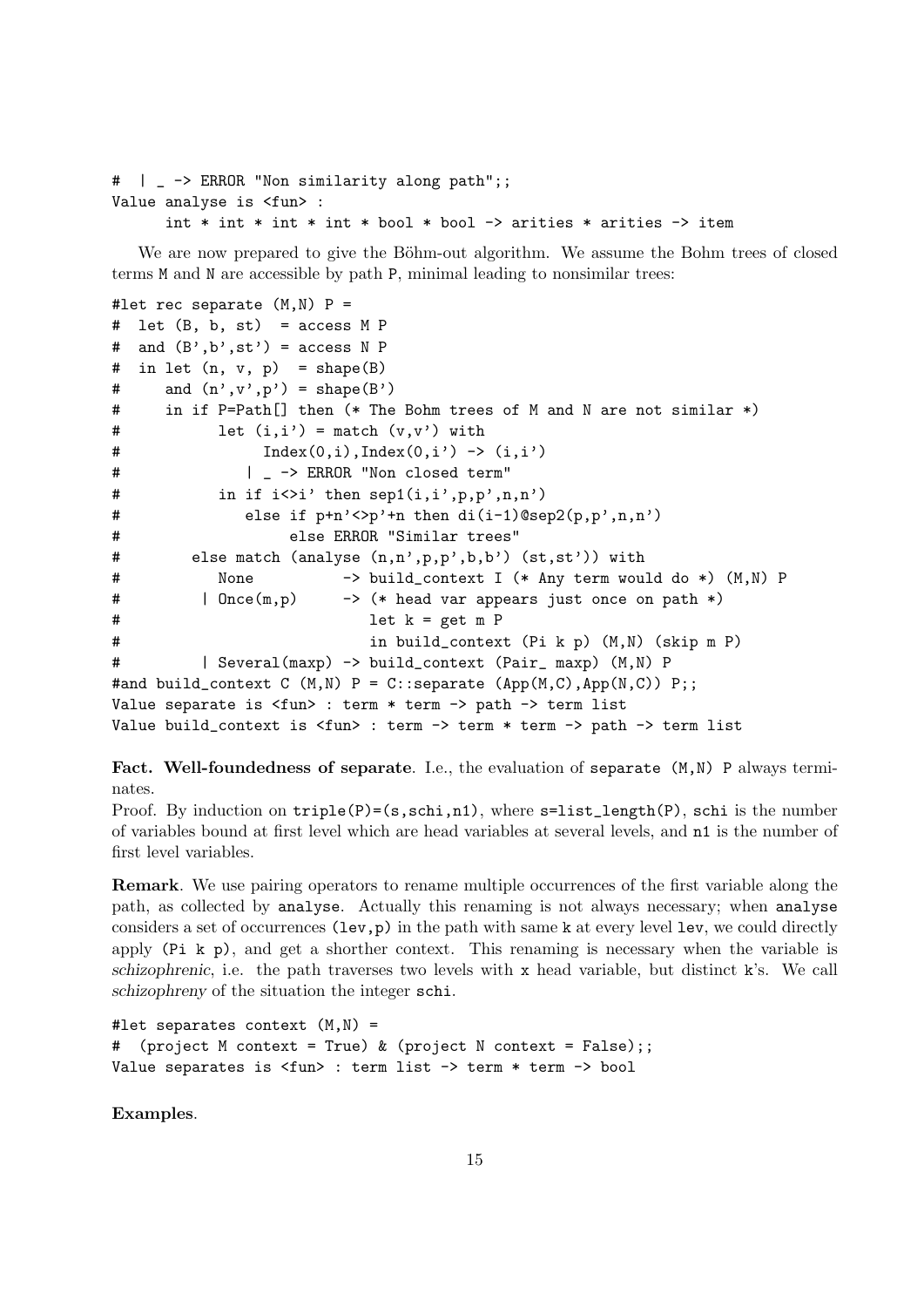```
#let context = separate(I,Pair) (Path []);;
Value context is [[x0,x1,x2,x3]x2; [x0]x0; [x0,x1,x2,x3]x3] : term list
#separates context (I,Pair);;
true : bool
#let M = \langle \langle [u] (u^T I (u^T I)^2) \rangle \rangle#and N = \langle \langle [u] (u^T (u^T) ) \rangle \rangle#and P = Path[2;1];Value M is [x0](x0) [x1]x1 (x0) [x1]x1 [x1]x1) : term
Value N is [x0](x0 [x1]x1 (x0 x0 [x1]x1)) : term
Value P is (Path [2; 1]) : path
#let context = separate (M,N) P;;
Value context is
       [[x0, x1, x2](x2 x0 x1); [x0, x1]x1; [x0, x1]x0;[x0, x1, x2, x3]x2; [x0]x0; [x0, x1, x2, x3]x3] : term list
#separates context (M,N);;
true : bool
#let M = \langle \langle [u,v](v, [w](u, w)) \rangle \rangle#and N = \langle \{u, v\} | (v \{w\} (u \ u)) \rangle \rangle#and P = Path[1;1]#in separate (M,N) P;;
[[x0,x1](x1 x0); [x0]x0; [x0,x1,x2](x2 x0 x1); [x0]x0;[x0]x0; [x0,x1,x2,x3]x3; [x0,x1,x2,x3]x2] : term list
#let M = \langle \{u\} (u \ u) \rangle#and N = \langle \{u\} (u \{v,w\}(w \ v)) \rangle#and P = Path[1]#in separate (M,N) P;;
[[x0,x1,x2](x2 x0 x1); [x0]x0; [x0,x1]x0; [x0]x0;
 [x0, x1, x2, x3]x3; [x0, x1, x2, x3]x2] : term list
```
## 2.7 The separability theorem

We now prove the Separability Theorem above:

Separability Theorem. Distinguishable terms are separable.

Proof. Let us assume that M and N are two closed terms distinguished by a path P. We proceed by induction on  $\text{triple}(P)=(s,\text{schi},n1)$ . When  $s=0$ , we use the correctness of  $\text{sep1}$  and  $\text{sep2}$ , a mere exercise in  $\beta$ -reduction. When s>0, we reason by cases on the number of times the outermost bound variable x1 in the head normal forms of M and N occurs as head variable along path P. If it occurs just once at level m with arity p, and P goes through its k-th subtree, then (Pi k p), applied to M and N, respectively, will propagate by successive approximations into their respective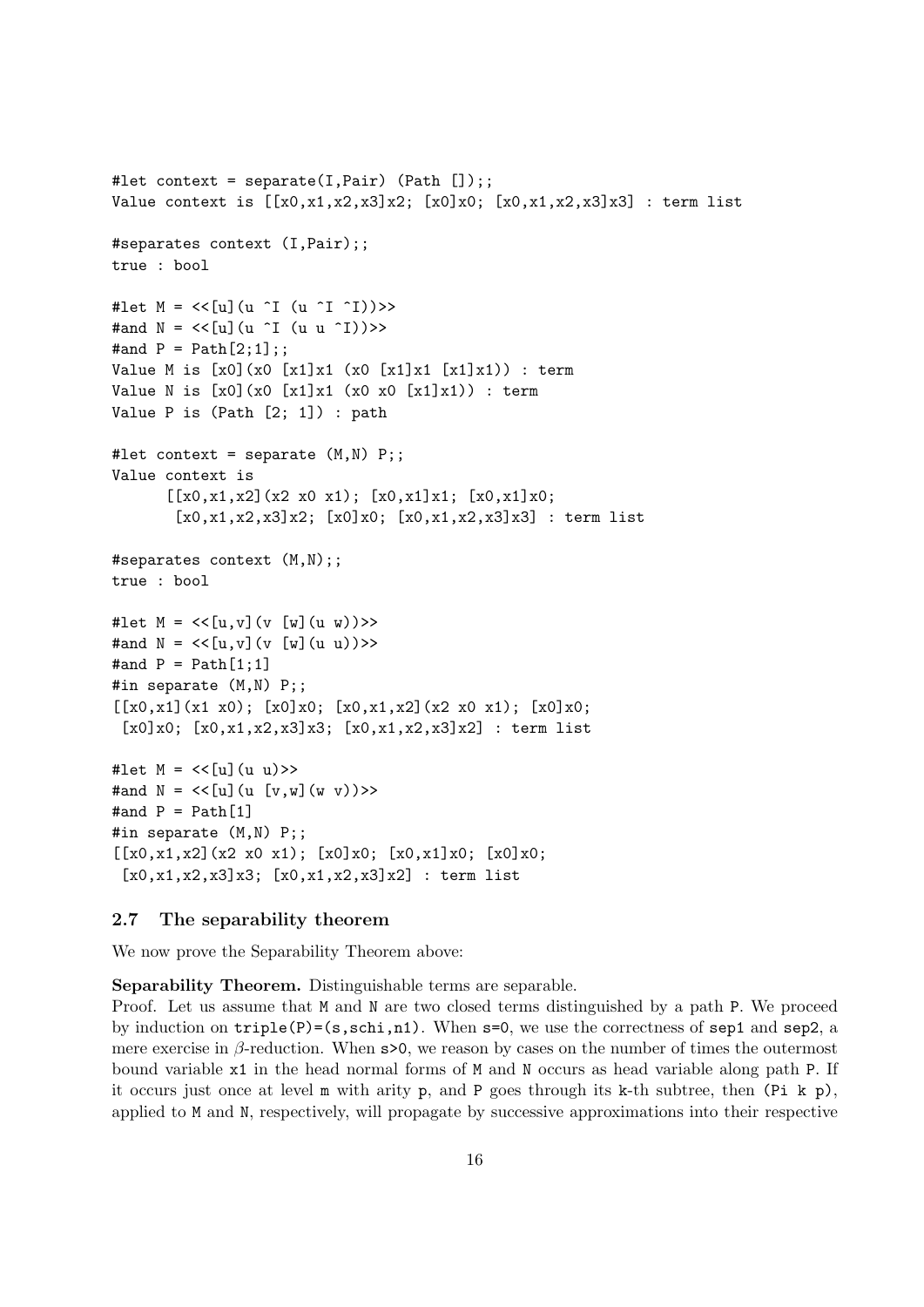Böhm trees until level m, which it will collapse in such a way that (skip m P), of length  $s-1$ , is a distinguishing path for them. The result follows by induction. If it occurs several times, with maxp its maximum arity along P, we linearise x1 by substituting C1=Pair\_(maxp) to it. We check that P distinguishes (M C1) and (N C1), with decreased schizophreny schi-1. Finally, when it does not occur, we just eliminate x1 by substituting I to it. We check that P distinguishes (M I) and (N I), with same schizophreny and n1-1 outermost bound variables. As remarked above, we treat the case where x1 appears as head variable of the tree accessed by P in M or N in the same way as a multiple occurrence (see the base case of analyse above). This simplifies the treatment, since it defers the substitution to these head variables to the end of the Böhm-out process, with P empty. This may create a separating context longer than necessary, but as remarked above we do not care here about minimizing the number of  $Ci's$ .

#### 2.8 Searching for a separating path

In this section we shall attempt to construct a path separating two  $\lambda$ -terms. This is not decidable in general, and thus we can only hope for a semi-decision algorithm. In particular, we have to choose a sub-tree at every level in such a way that we avoid undefined ones. We shall ignore this problem here and thus look in the Böhm trees of the two terms in a leftmost-outermost manner.

Searching for a path separating two trees. search\_path searchs in a depth-first, left-to-right manner.

```
#let rec search_path ((\text{Inf}(n, _{-},1),\text{Inf}(n', _{-},l')) as trees) (dis, dis') path =
# if similar(trees) then
# let p = list_length l and d = n::dis
# and p' = list_length 1' and d' = n'::dis'# in let check k = let h = subeta l k n p d
# and h' = subeta l' k n' p' d'
# in search_path (h,h') (d,d') (k::path)
# in try try_find check (range (max p p'))
# with failure _ -> ERROR "Not separable"
# else rev(path);;
Value search_path is <fun> :
     bohm * bohm -> int list * int list -> int list -> int list
```
Note. Similarity does not depend on the display. Further we do not need to keep track of  $\eta$ expansions. This is an essential property of our representation of variables with constructor Index.

Finding a path separating two terms.

```
#let separ_path (M,N) =
    Path(search_path (approximate M, approximate N) ([], []) []);;
Value separ_path is <fun> : term * term -> path
```
This procedure may loop because it looks depth-first, like for instance in separ\_path( $\langle\langle x\rangle(x)$   $(x \text{ "Omega x)}\rangle$ , $\langle\langle x\rangle(x)$   $(x \text{ "Omega x)}\rangle$ , or because the two terms are not separable, like for instance in  $\texttt{separ}\_\texttt{path}(Y,T)$ . For certain non-separable pairs of terms, it actually fails, as for instance: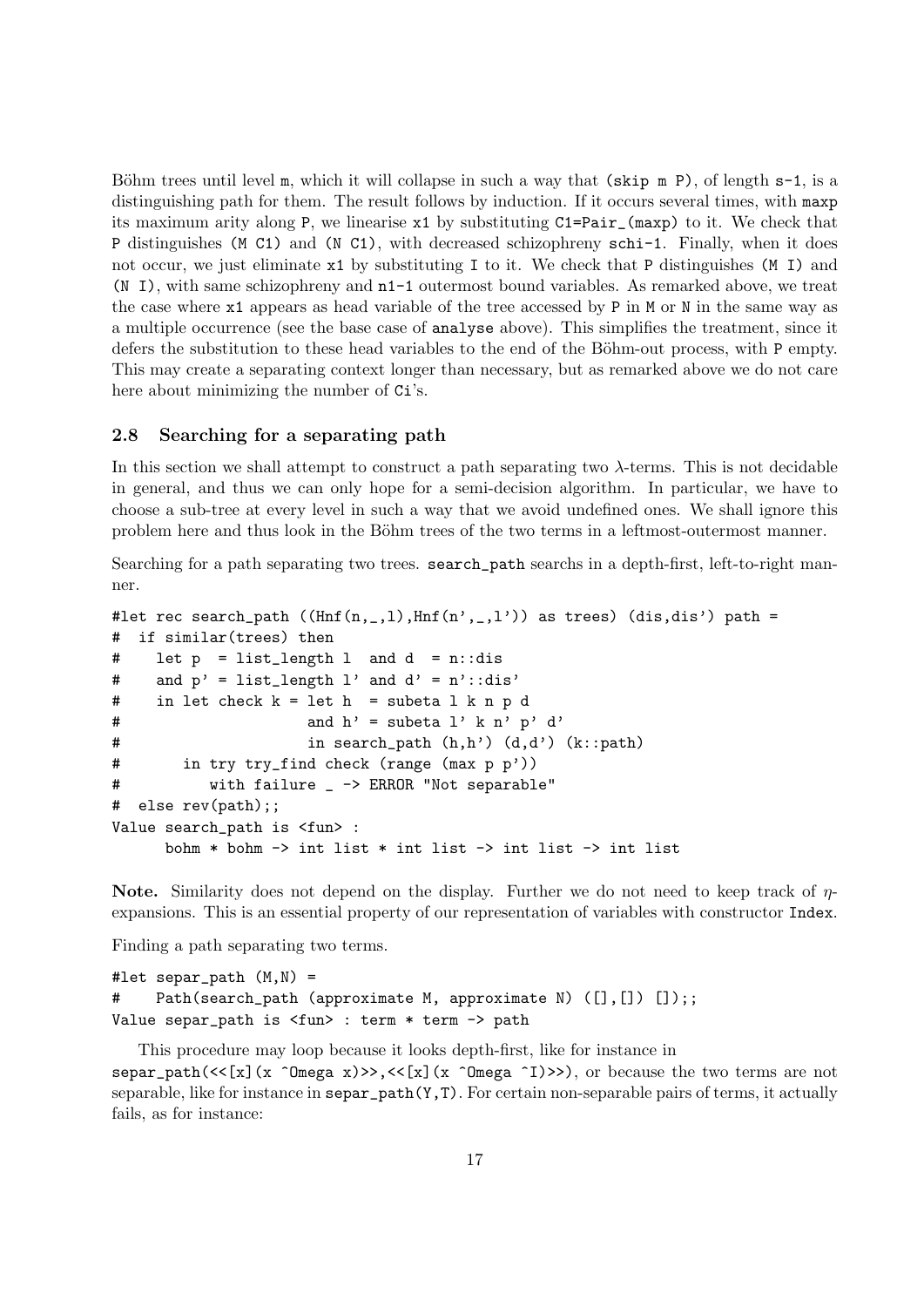$#$ separ\_path $(I,A);$ ;

Evaluation Failed: failure "Not separable"

#### Exercises.

1. Program a breadth-first version search\_path\_breadth of algorithm search\_path, which will return a path separating two trees if it can be found in a breadth-first search left-to-right. Thus search\_path\_breadth ought to succeed on the approximations of terms  $\langle \{x,y\} (x \gamma x) \rangle$  and  $<< [x, y] (x^ Y y)$ 

2. The preceding procedure will still fail to find a path separating  $\langle \cdot | \mathbf{x}, \mathbf{y} | \times \hat{\mathbf{y}} | \mathbf{x} \rangle$  and  $\langle \langle x,y \rangle \rangle$  (x  $\hat{\Omega}$  Omega y)>>, because it avoids looping on infinite branches, but still loops trying to find an approximation to undefined terms. Write a semi-decision procedure separ\_path which will return a path separating two terms if there exists one at all. This procedure must dove-tail single-steps  $\beta$ -reductions from the two terms, without attempting to compute head-normal forms in one atomic step. It will still loop on pairs such as (Y,Y), of course.

**Remark.** Combinators which are  $\eta$ -convertible, such as A and I, are not separable. Combinators which have the same Böhm tree, such as Y and T, are not separable either. Note also that the combinator I is not separable from J given above, even though their Böhm trees are different, and they are not  $\eta$ -convertible.

## 2.9 Left Böhm separator

Putting everything together, we get a left Böhm separator as:

```
#let Bohm (M, N) = separate (M, N) (separ_path (M, N));;
Value Bohm is <fun> : term * term -> term list
```
For instance:

```
#Bohm(I,Pair);;
[[x0,x1,x2,x3]x2; [x0]x0; [x0,x1,x2,x3]x3]: term list
#Bohm(<<[s,z]z>> (* Church(0) *),<<[s,z](s z)>> (* Church(1) *));;
[[x0, x1, x2]x2; [x0, x1]x0] : term list
# \text{Bohm}(I,Y);;
[[x0,x1]x1; [x0,x1,x2]x2; [x0,x1]x0]: term list
#Bohm(<<[x](x x)>>,<<[x,y](x y y)>>);;
[[x0,x1,x2](x2 x0 x1); [x0,x1,x2,x3](x3 x0 x1 x2); [x0,x1]x0; [x0]x0;
 [x0]x0; [x0,x1,x2,x3,x4]x3; [x0,x1,x2,x3,x4]x4]: term list
#Bohm(<<[u](u ^I (u ^I ^I))>>,<<[u](u ^I (u u ^I))>>);;
[(x0, x1, x2)(x2 x0 x1); [x0, x1]x1; [x0, x1]x0; [x0, x1, x2, x3]x2; [x0]x0;[x0, x1, x2, x3]x3] : term list
```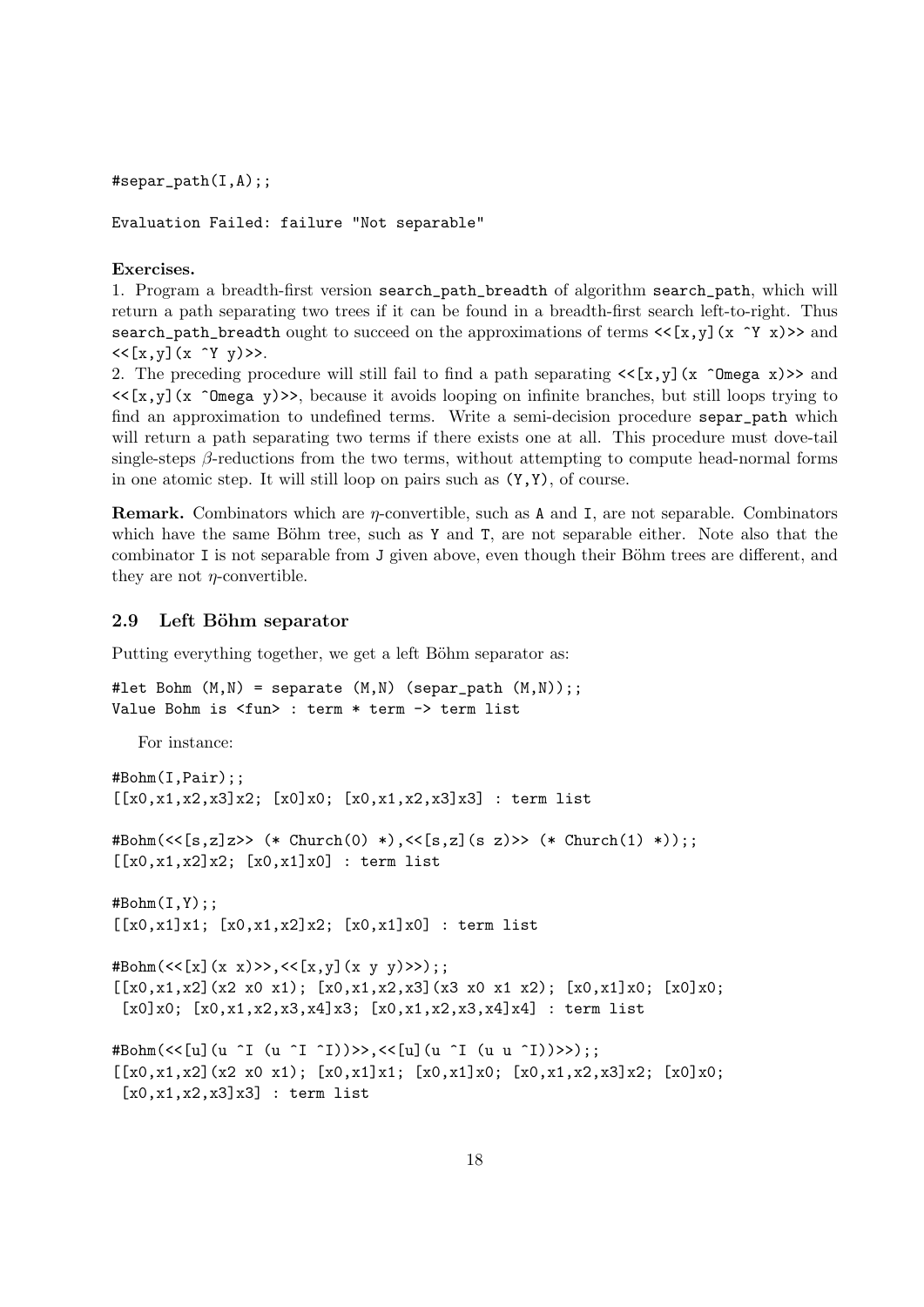#Bohm(<<[u,v](v [w](u w))>>,<<[u,v](v [w](u u))>>);;  $[[x0,x1](x1 x0); [x0]x0; [x0,x1,x2](x2 x0 x1); [x0]x0; [x0]x0;$  $[x0, x1, x2, x3]x3$ ;  $[x0, x1, x2, x3]x2]$  : term list

#Bohm(<<[u](u (u u u) u)>>,<<[u](u (u u [u,v,w](w u v)) u)>>);;  $[[x0,x1,x2,x3](x3 x0 x1 x2); [x0]x0; [x0,x1,x2]x0; [x0]x0; [x0,x1,x2]x1;$  $[x0]x0; [x0]x0; [x0,x1,x2,x3,x4]x4; [x0,x1,x2,x3,x4]x3]$ : term list

## 2.10 Application to normal forms

**Proposition.** If M and N are two closed normal forms which are not  $\eta$ -convertible, they are distinguishable.

Proof. By induction on the maximum height of the (finite) Böhm trees of M and N.

Let  $M=[x1, x2, ..., xn](xi M1 ... Mp)$  and  $N=[x1, x2, ..., xn'](xi' N1 ... Np').$  If M and N are not similar, the empty path distinguishes them. Otherwise, we must have  $i=i'$ , and p+n'=p'+n. Assume for instance  $n \ge n'$ : n=n'+d. The term N is  $\eta$ -convertible to

 $[x1, x2, \ldots, xn]$  (xi N1  $\ldots$  Np), taking N(p<sup>'+</sup>j)=u(n'<sup>+</sup>j) for  $1 \le j \le d$ . Since M and N are not  $\eta$ -convertible, there must exist  $1 \leq k \leq p$  such that Mk is not  $\eta$ -convertible to Nk; by induction hypothesis these two terms are distinguishable by some path P, and thus M and N are distinguishable by path k::P.

Corollary 1. Böhm's theorem.

Proof. Remark that two terms are *n*-convertible if and only if their closure is. Apply the Separability Theorem.

Corollary 2. If M and N are two closed normal forms which are not  $\eta$ -convertible, separ\_path(M,N) succeeds and returns a path which distinguishes them.

Proof. separ\_path(M,N) terminates with the shortest path in lexicographic ordering which distinguishes M and N.

**Corollary 3.** If M and N are two closed normal forms which are not  $\eta$ -convertible, Bohm(M,N) terminates with a context C such that (project M C)=True and (project N C)=False. When M and N are  $\eta$ -convertible, Bohm $(M, N)$  terminates with failure "Not separable".

Many extensions of Böhm's theorem have been studied, for instance for the simultaneous separation of n terms[8, 6, 3]. The separability problem is a special case of solving equations in  $\lambda$ -calculus[11, 4, 10]. The notion of separability we have defined here is not the most general; it should rather be called separability without memory. If we rather define separability of M and N as the existence of a combinator X such that (X M) reduces to True and (X N) reduces to False, this allows X to be of the form  $[z]$  (z C1 ... Cn), with the possibility of z occurring in the Ci's as a memory of the separated term.

## 3 Discussion

The importance of Böhm's theorem is that it gives a very strong requirement for a structure to be a model of  $\lambda$ -calculus. Two normalisable terms are identifiable in a non-trivial model only if they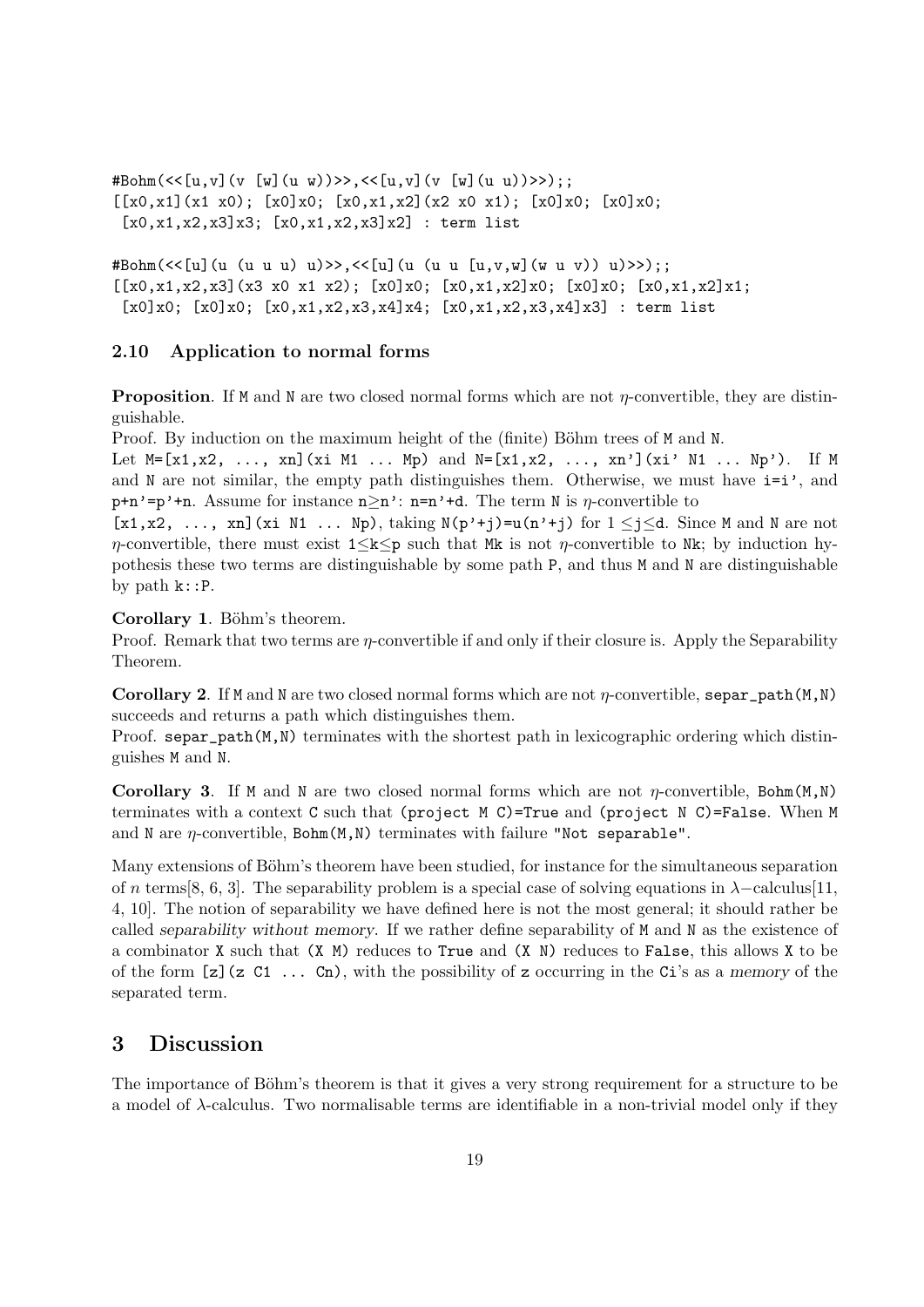are  $\beta\eta$ -convertible. This fixes roughly the three degrees of freedom of a model with respect to the completely syntactical one of Böhm trees:

- It may be extensional (i.e. verify  $\eta$ , possibly identify I and J) or not
- It may identify more or less the undefined terms
- It may be more or less rich in non-definable points.

In this paper, we have given a treatment of Böhm's theorem which attempted to be as constructive as possible. This was obtained by splitting the result into two phases. The Böhm-out technique is first explained, as a total function taking as argument a distinguishing path in the two Böhm trees; computing a distinguishing path is only a semi-computable algorithm. We gave here a version which computes such a path when it can be found in a left-to-right fashion, a condition which suffices to the application to Böhm's theorem.

Our notion of Böhm trees has the advantage of keeping all the possible information in the Future parts, which hold ordinary terms. This presents several advantages. First of all, the usual substitution and head normal form algorithms, for  $\lambda$ -terms, suffice, there is no need to reduce Böhm trees. Then, this structure is well-suited to define a variety of models, where unsolvable subparts may be more or less identified, by suitable congruences (such as  $\beta$ , or  $\beta\eta$ -conversion) defined on terms.

Several minor details may be pointed out. First, the Index representation of variables, invariant by  $\eta$ -expansion. Then, the Böhm-out technique uses only one operation on Böhm trees, equivalent to substitution by application of a term to the head variable. The bound variables on the discriminating path are eliminated in a left-to-right fashion. Finally, we remark that our formalisation has not increased the size of the descriptive text. Indeed, the Böhm-out technique is completely described in less than a page of ML code (algorithms sep1, sep2, and separate).

We consider such a constructive development as pre-formal. We leave as a challenge to mechanised proof systems the completely formal development (i.e. machine-checked proof) of Böhm's theorem.

# References

- [1] H. Barendregt. The Lambda-Calculus: Its Syntax and Semantics. North-Holland (1980).
- [2] C. Böhm. Alcune proprietà delle forme  $\beta \eta$ -normali nel  $\lambda K$ -calcolo. Pubblicazioni dell'Istituto per le Applicazioni del Calcolo N. 696, Roma, 1968.
- [3] C. Böhm, M. Dezani-Ciancaglini, P. Peretti and S. Ronchi della Rocca. A discrimination algorithm inside  $\lambda - \beta$ -Calculus. Theoretical Computer Science 8 (1979), 271–291.
- [4] C. Böhm, A. Piperno and E. Tronci. Solving equations in Lambda-Calculus. In Logic Colloquium'88, Eds Ferro, Bonotto, Valentini and Zanardo, North-Holland (1989).
- [5] N.G. de Bruijn. Lambda-Calculus Notation with Nameless Dummies, a Tool for Automatic Formula Manipulation, with Application to the Church-Rosser Theorem. Indag. Math. 34,5 (1972), 381–392.